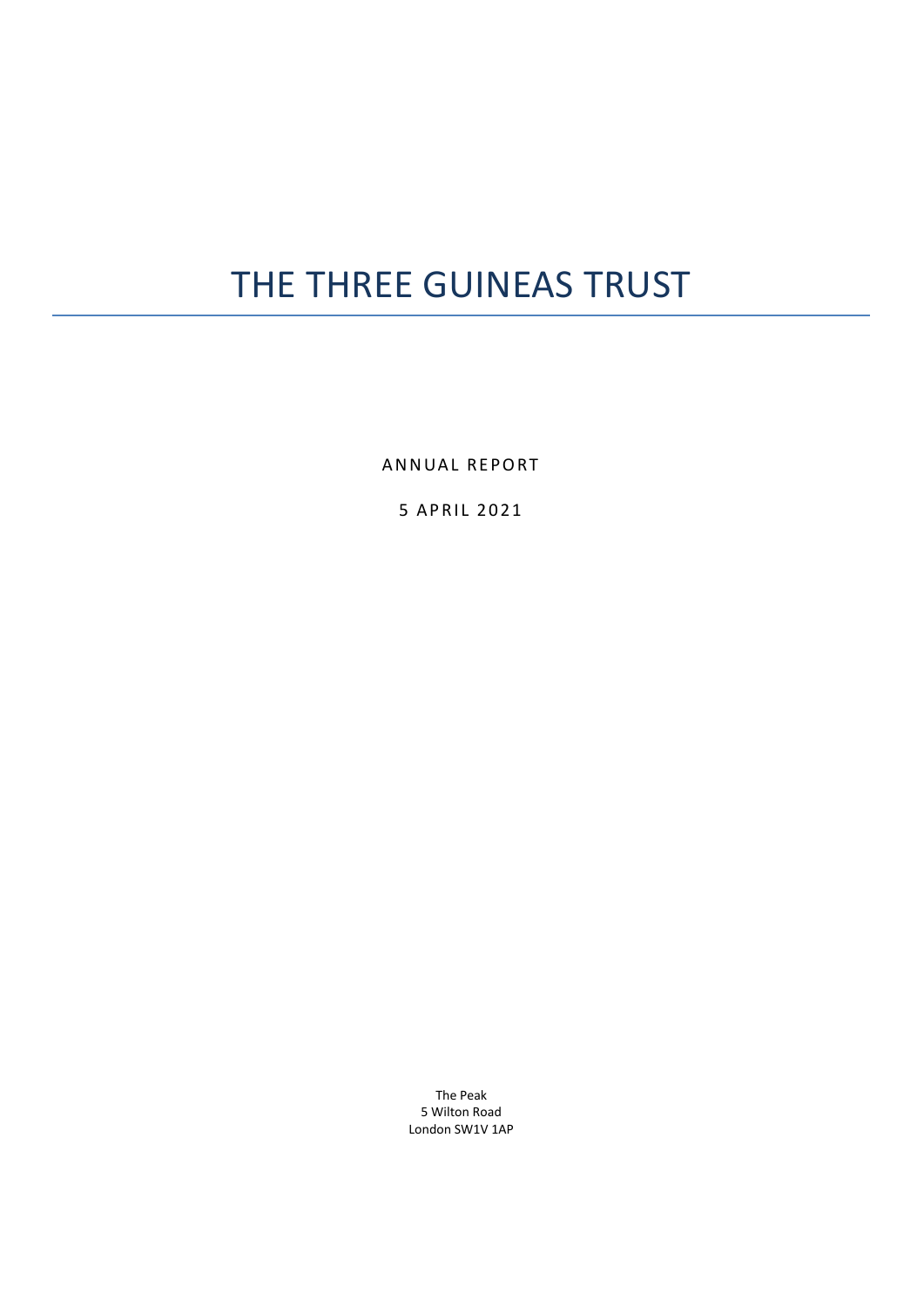# THE THREE GUINEAS TRUST

| <b>CONTENTS</b> |                                          | <b>PAGE</b> |
|-----------------|------------------------------------------|-------------|
| $\mathbf{1}$    | Report of the Trustees                   | $2 - 8$     |
| $\overline{2}$  | Independent Auditor's Report             | $9 - 12$    |
| 3               | <b>Statement of Financial Activities</b> | 13          |
| 4               | <b>Balance Sheet</b>                     | 14          |
| 5               | <b>Cash Flow Statement</b>               | 15          |
| 6               | Notes to the Accounts                    | $16 - 23$   |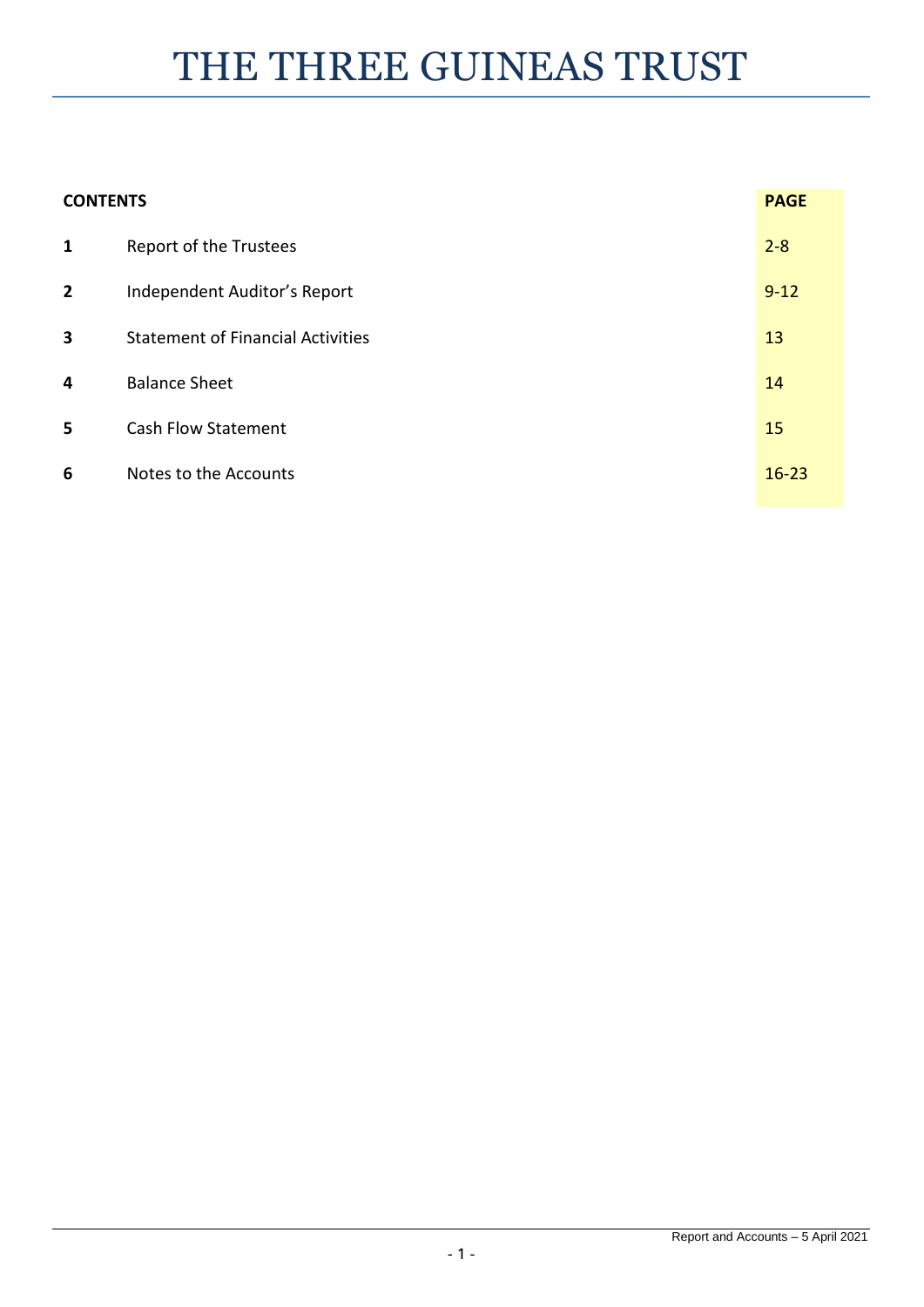# **REPORT OF THE TRUSTEES**

 $\mathbf{r}$ 

# **Legal and Administrative**

The Three Guineas Trust (No. 1059652) was established under a Trust Deed dated 21 November 1996 and became a registered charity on 9 December 1996.

| <b>Trustees</b>               | C N Sainsbury (Settlor)<br>D Wood<br>D Flynn                                                                                                                                  |
|-------------------------------|-------------------------------------------------------------------------------------------------------------------------------------------------------------------------------|
| Registered<br><b>Office</b>   | The Peak, 5 Wilton Road<br>London SW1V 1AP                                                                                                                                    |
| Principal<br><b>Officers</b>  | Karen Everett<br><b>Chief Operating Officer</b><br><b>Matthew Williams</b><br>Executive<br><b>Elaine Ponte</b><br>Executive<br>Principal officers are employed part-time      |
| <b>Bankers</b>                | Child & Co<br>1 Fleet Street<br>London EC4Y 1BD                                                                                                                               |
| <b>Solicitors</b>             | <b>Portrait Solicitors</b><br>21 Whitefriars Street<br>London EC4Y 8JJ                                                                                                        |
| <b>Auditors</b>               | Crowe U.K. LLP<br>55 Ludgate Hill<br>London EC4M 7JW                                                                                                                          |
| Investment<br><b>Managers</b> | Cazenove Capital Management<br>12 Moorgate<br>London EC2R 6DA                                                                                                                 |
| Investment<br><b>Powers</b>   | The Trust Deed empowers the Trustees to appoint investment advisers who have<br>discretion to invest the funds of the Trust within guidelines established by the<br>Trustees. |
| <b>Objects</b>                | The objects of the Trust as given in the Trust Deed are for general charitable<br>purposes.                                                                                   |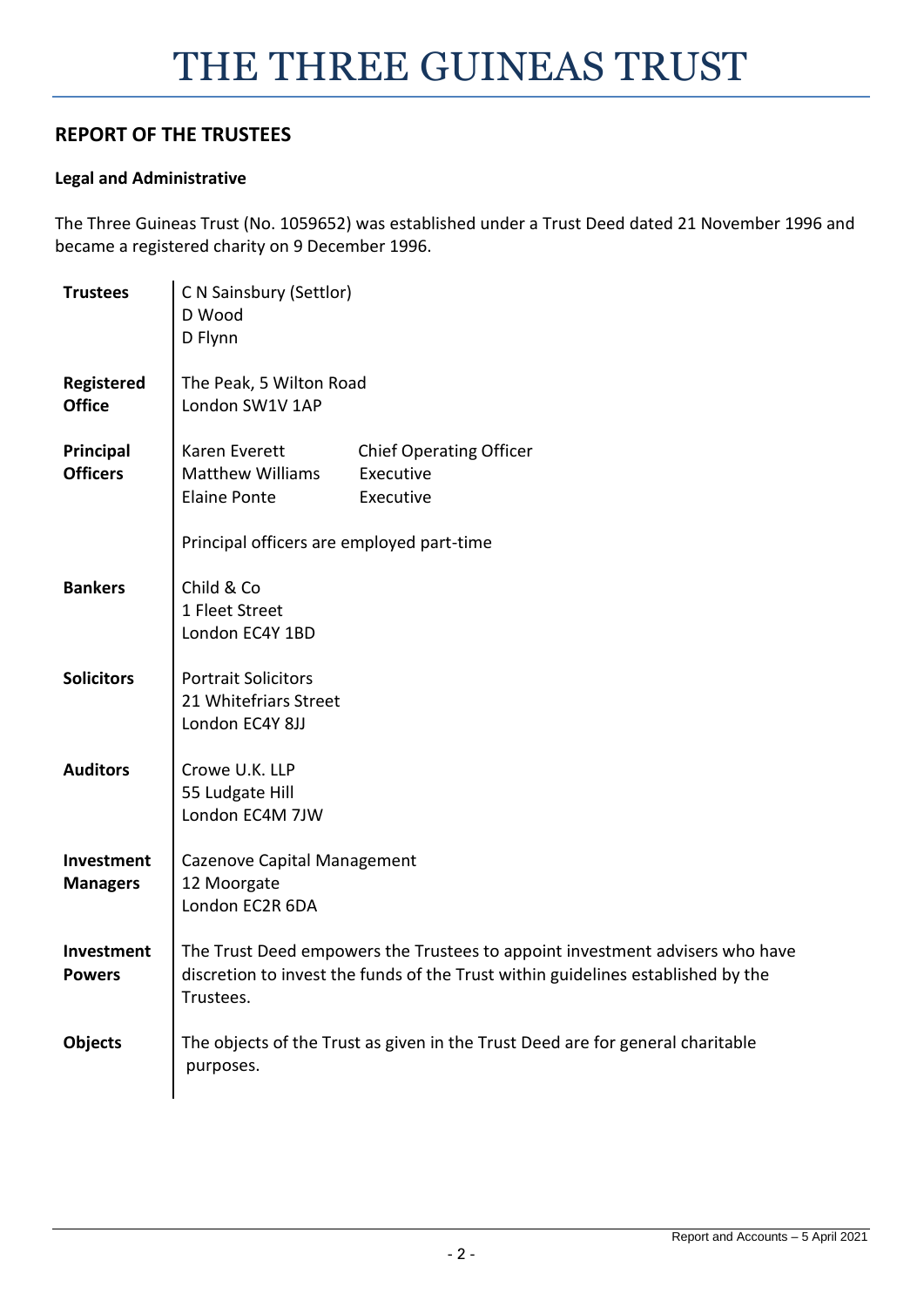# **Organisation**

The Trust is one of the Sainsbury Family Charitable Trusts which share a common administration. The remuneration of the staff is reviewed by the Trustees on an annual basis taking into account the requirements of their role and performance during the year. From time to time the SFCT Management Committee benchmarks pay levels against the comparable positions in similar organisations.

Trustees are appointed by the Settlor, in consultation with existing Trustees, and are provided with relevant information relating to their responsibilities. The Trustees are responsible for the overall direction and supervision of The Three Guineas Trust; they set the Trust's strategy, review proposals and approve grants. The Trustees delegate day-to-day operations to the Trust's Executives.

The Trustees are aware of the Charity Governance Code published in 2017 which sets out the principles and recommended practice for good governance within the sector. The Charity has reviewed its governance arrangements against the principles within the code and believes that it is compliant with the code.

The Trustees are fully aware of the requirements and duties set out in the Charities (Protection and Social Investment) Act 2016. The Trust does not raise funds from the public and has no fundraising activities to disclose under SI 62A of the Charities Act 2011.

# **Scope of Grant-making**

The Trustees accept applications for practical projects in the field of autism. Proposals are considered alongside those that result from their own research and contacts with expert individuals and organisations working in this field. The Trustees are keen that schemes supporting autistic adults and young people include them in decision-making.

Trustees also make grants in the field of disability, violence and access to justice. This year they made seven new grants in this area. Trustees expect to fund other carefully chosen projects in this field in due course.

Trustees do not generally fund research, especially if this is on autistic people. Grants are not normally made to individuals.

# **Reserves Policy**

In the year under review, there was a transfer from expendable endowment of £1,924,943 (2020: £3,600,373) to clear the deficit on unrestricted funds. Whenever it may be necessary in the future, the Trustees are prepared to fund grant commitments from expendable endowment.

Although some grants have been accrued, others totalling £401,832 (2020: £973,934) have not been provided for in the Statement of Financial Activities as they are due to be paid more than twelve months after the year end. They represent funds earmarked for continued support to existing grant holders where formal commitments have been made but the grant conditions have not been met at the balance sheet date.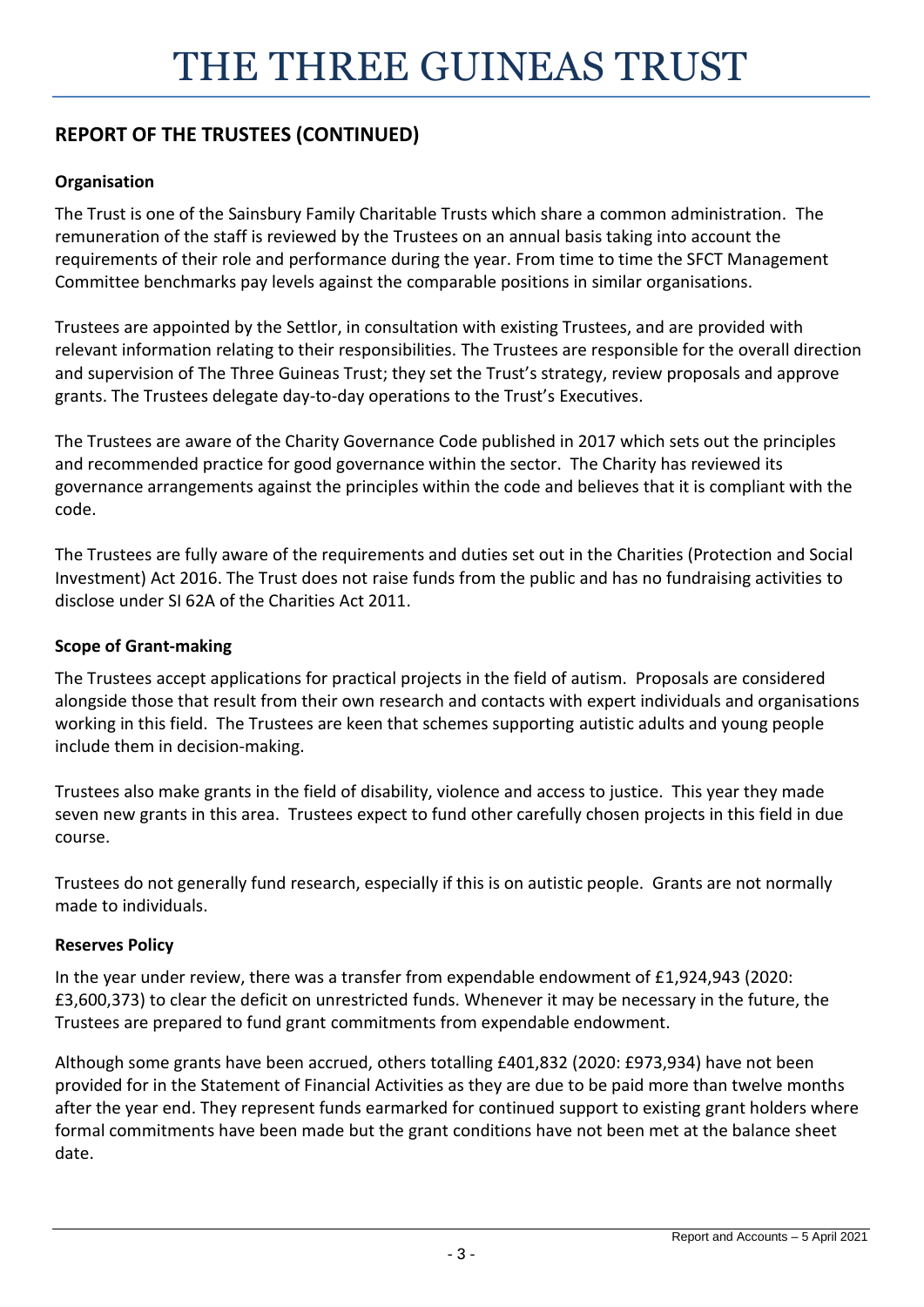The Trustees regularly review cash flow projections for income and expenditure, to ensure that the level of disposable net assets is adequate and that the Trust is in a position to meet all its commitments. As at 5 April 2021, the Trust held total funds of £26.4 million (2020: £21.5 million).

# **Investment Policy and Performance**

The Trust's expendable endowment is invested in funds which comply with guidelines for socially and environmentally responsible investing, in accordance with the conditions of the Settlor under which the assets were gifted to the Trust. The Trustees regularly meet the investment manager to discuss strategy and review performance. The Trustees will continue to monitor performance against relevant indices but do not seek to track any particular index.

The Trust's investment portfolio performed strongly during the year and has recovered the reduction in value, caused by the impact of the Covid-19 pandemic, reported for last year. The value of the investment portfolio increased from £19.4 million at 5 April 2020 to £24.9 million at 5 April 2021, and the portfolio earned £291,158 of income during the year (2020: £373,200).

# **Risk Assessment**

The Trustees have examined the major strategic, business and operational risks to which the Trust may be exposed. Through the joint office of the Sainsbury Family Charitable Trusts, adequate systems are in place to manage such potential risks as the Trustees have identified. The Trustees continue to be vigilant and to keep processes under review.

Trustees have identified the uncertainty of financial returns to constitute the Trust's major financial risk. This is mitigated by having a diversified financial portfolio under the management of a major investment house. The Trustees regularly review investment strategy and monitor financial performance.

Another major risk is the misuse of funds by a beneficiary. To mitigate this risk, funds are awarded following a thorough assessment and grants are regularly monitored. Grants made for more than one year are subject to an annual review.

# **Charity and Public Benefit**

Trustees are aware of the Charity Commission guidance on public benefit and confirm that they have complied with the duty in Section 17 of the Charities Act 2011 to have due regard to it. Trustees consider that the information which follows in this annual report, about the Trust's aims, activities and individual grants demonstrates the public benefit that arise from its grant-making.

# **Advisers**

In the year under review the Trustees were advised by:

Professor Uta Frith Bethan Rigby John Pring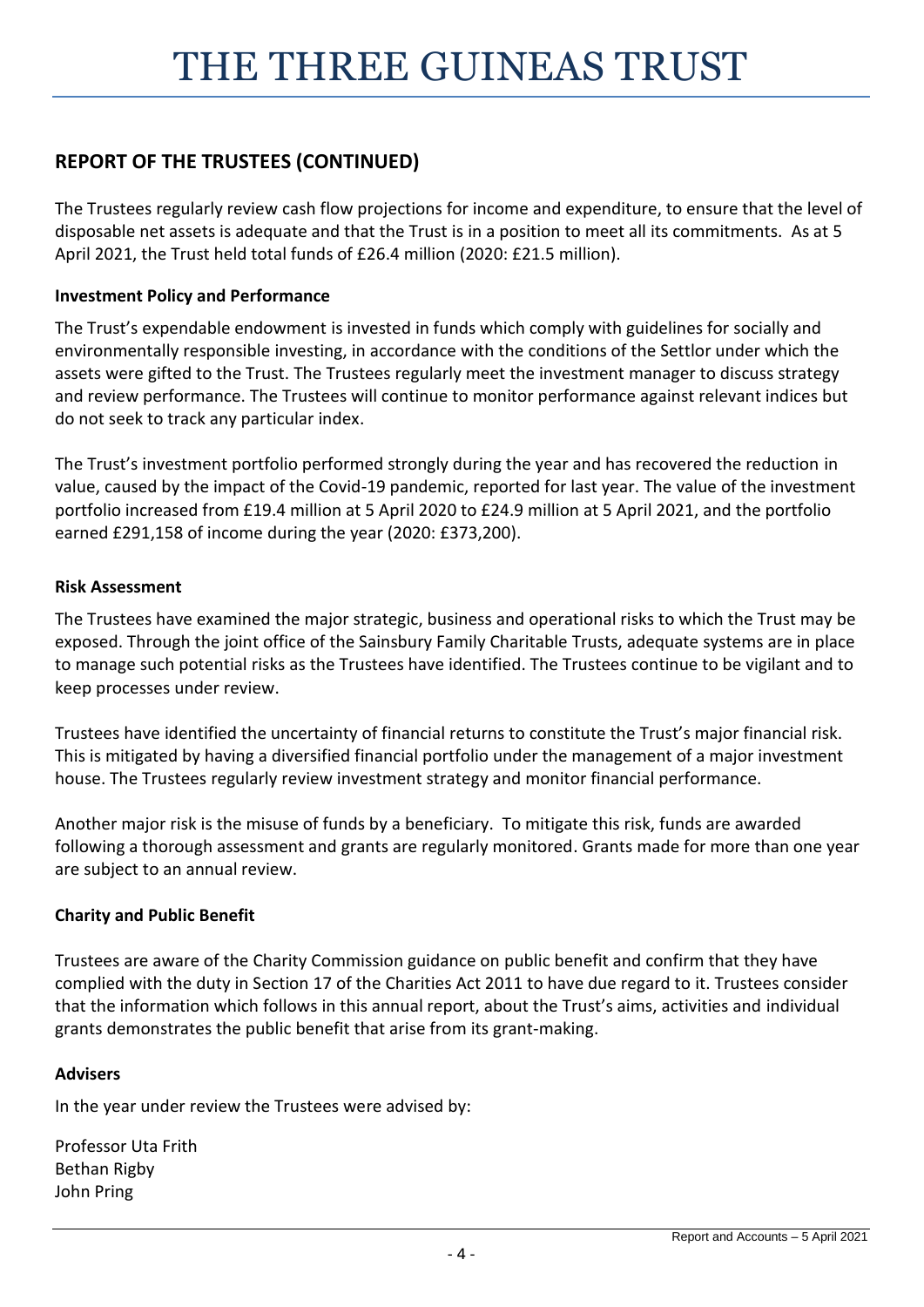# **Future Plans**

The Trustees will continue to fund projects that support autistic people and their families. They will also continue to fund projects that give access to justice, and projects that prevent or ameliorate violence against disabled people.

# **Financial Overview of the Past Year**

The Trustees met twice during the year to make grants.

The Settlor made a donation of £1.6 million, including Gift Aid, in the year (2020: £1.4 million), which has been added to Expendable Endowment. The net asset value of the Trust increased from £21.5 million at 5 April 2020 to £26.4 million at 5 April 2021, mainly due to the recovery of the investment portfolio which had reduced in value at the last year end as a result of the Covid-19 pandemic.

The total income allocated to unrestricted funds for the year was £305,704 (2020: £428,929).

During the year the Trustees approved 36 grants totalling £1,463,012, some payable over more than one year. At the end of the year, outstanding grant payments which are not provided for in the accounts amounted to £401,832 (2020: £973,934).

The table below shows grants approved and payments made. Payments made relate to grants approved in this and earlier years.

|                                            | <b>Grants Approved</b> |           | <b>Grants Paid</b> |           |  |
|--------------------------------------------|------------------------|-----------|--------------------|-----------|--|
|                                            | <b>Number</b>          |           | <b>Number</b>      |           |  |
| Autism                                     | 27                     | 679,873   | 36                 | 706,404   |  |
| Disability, Violence and Access to Justice |                        | 748,139   | 27                 | 1,251,015 |  |
| General                                    | $\overline{2}$         | 35,000    | 6                  | 2,285,000 |  |
|                                            | 36                     | 1,463,012 | 69                 | 4,242,419 |  |

# **Grants Approved**

# **Autism - £679,873**

# **A2ndvoice CIC** - £5,500

Towards IT equipment and related costs.

# **Action-attainment CIC**- £60,000 over two years

Towards a salary for youth mentor and running costs.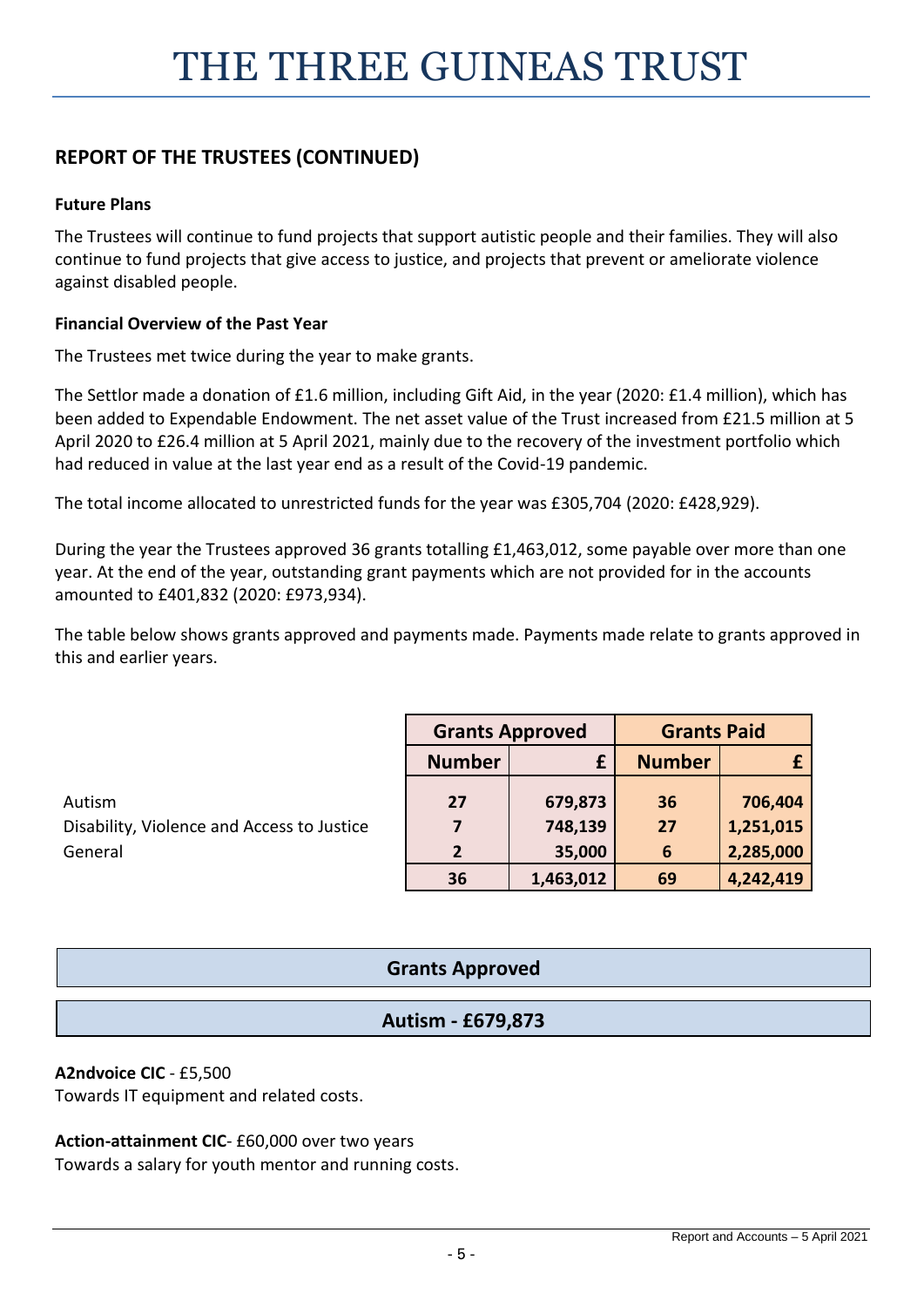**Autistic Society of Trinidad and Tobago** - £20,000 Towards running costs.

**Brentford FC Community Sports Trust** - £70,000 over two years Towards sports-based activities and social skills programme.

**Project Art Works** - £257,425 over three years Towards running costs and development of peer-led support network.

**Red2Green** - £50,000 over two years Towards continuing social skills programme.

Grants were also made to the following beneficiaries towards summer activity programmes for children with autism:

| Autism Bedfordshire                         | £10,000 |
|---------------------------------------------|---------|
| <b>Blackpool Tiggers</b>                    | £10,000 |
| <b>Brentford FC Community Sports Trust</b>  | £11,000 |
| Disabilities and Self-Help (DASH)           | £10,000 |
| Dreadnought Centre                          | £10,000 |
| <b>Helping Hands Autism Support Group</b>   | £5,000  |
| <b>Hillingdon Autistic Care and Support</b> | £12,640 |
| KIDS Yorkshire & Humber                     | £15,607 |
| <b>KIDS Lincolnshire</b>                    | £10,000 |
| Killamarsh Autistic and PDA Support Group   | £15,282 |
| Kirkleatham SNAP                            | £10,000 |
| Lambeth Autism Group                        | £9,327  |
| National Autistic Society South Belfast     | £13,440 |
| <b>PLUS Forth Valley</b>                    | £11,089 |
| <b>Project Art Works</b>                    | £10,000 |
| <b>REACH Lanarkshire Autism</b>             | £5,117  |
| <b>Resources for Autism</b>                 | £15,000 |
| Spectrum                                    | £10,000 |
| Wecan                                       | £10,000 |
| <b>WHISH Group</b>                          | £3,446  |
| White Lodge Centre                          | £10,000 |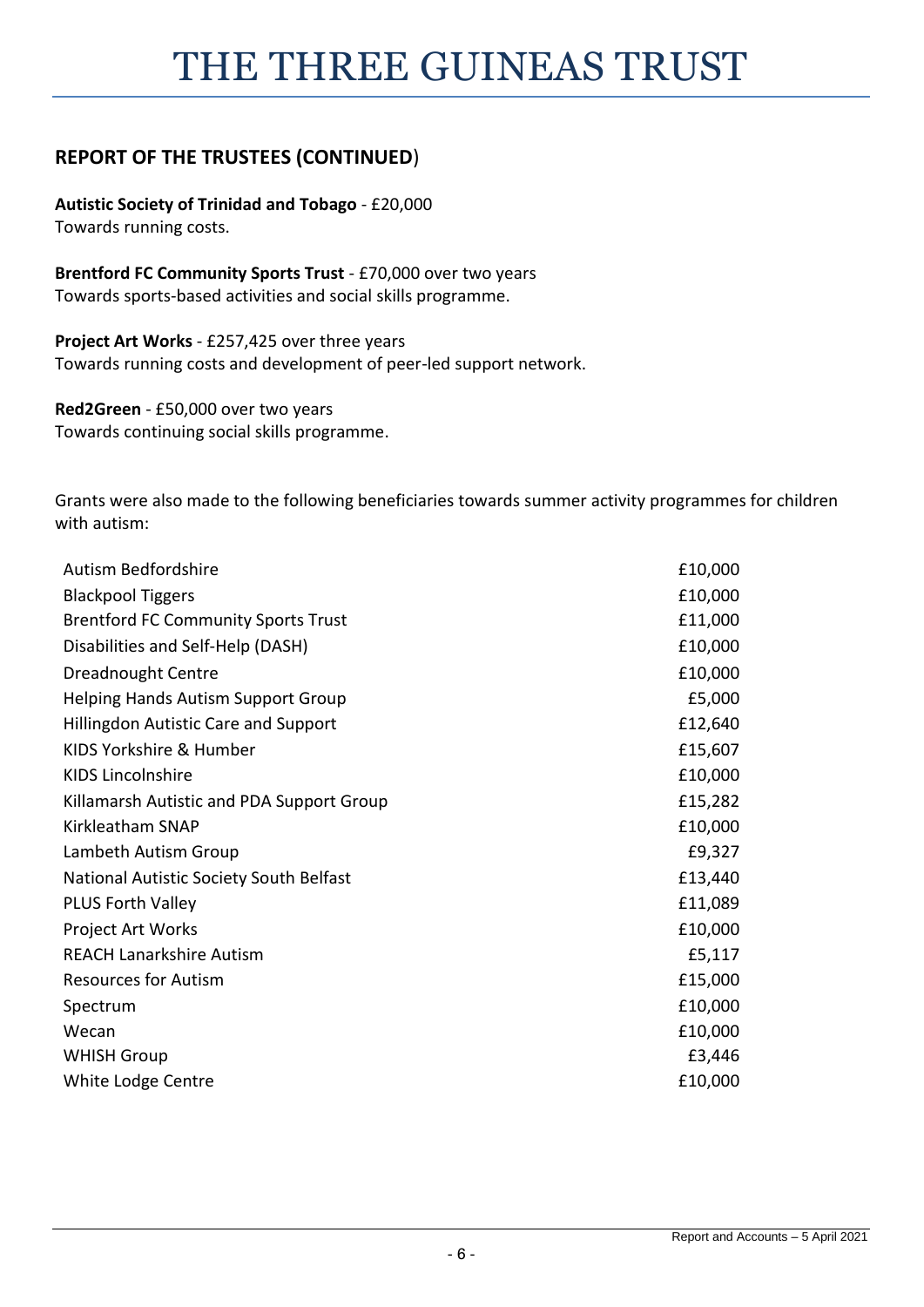# THE THREE GUINEAS TRUST

# **REPORT OF THE TRUSTEES (CONTINUED**)

**Disability, Violence and Access to Justice - £748,139**

**British Institute of Human Rights** - £38,300 Towards free online information and training on human rights.

**Bristol Law Centre** - £37,703 Towards extension of the student volunteer legal advice service.

**Disability Law Service** - £184,000 over two years Towards the welfare benefits legal advice service.

**Harrow Law Centre** - £50,136 over two years Towards the salary of a part-time specialist welfare rights worker.

**Inclusion London** - £50,000

Towards extra capacity for one year to support the Deaf and disabled people's organisations in London post-Covid-19.

**L&Q Living** - £288,000 over two years Towards behaviour support analyst, life skills coordinator and therapy costs at Beverley Lewis House.

**Law Centres Network** - £100,000 Towards the Justice Fund, which supports law centres in immediate need of revenue support.

# **General - £35,000**

**The Sainsbury Archive** - £25,000 over five years Towards running costs.

**West London Zone** - £10,000 Towards youth work, in particular to support the charity's Covid-19 response.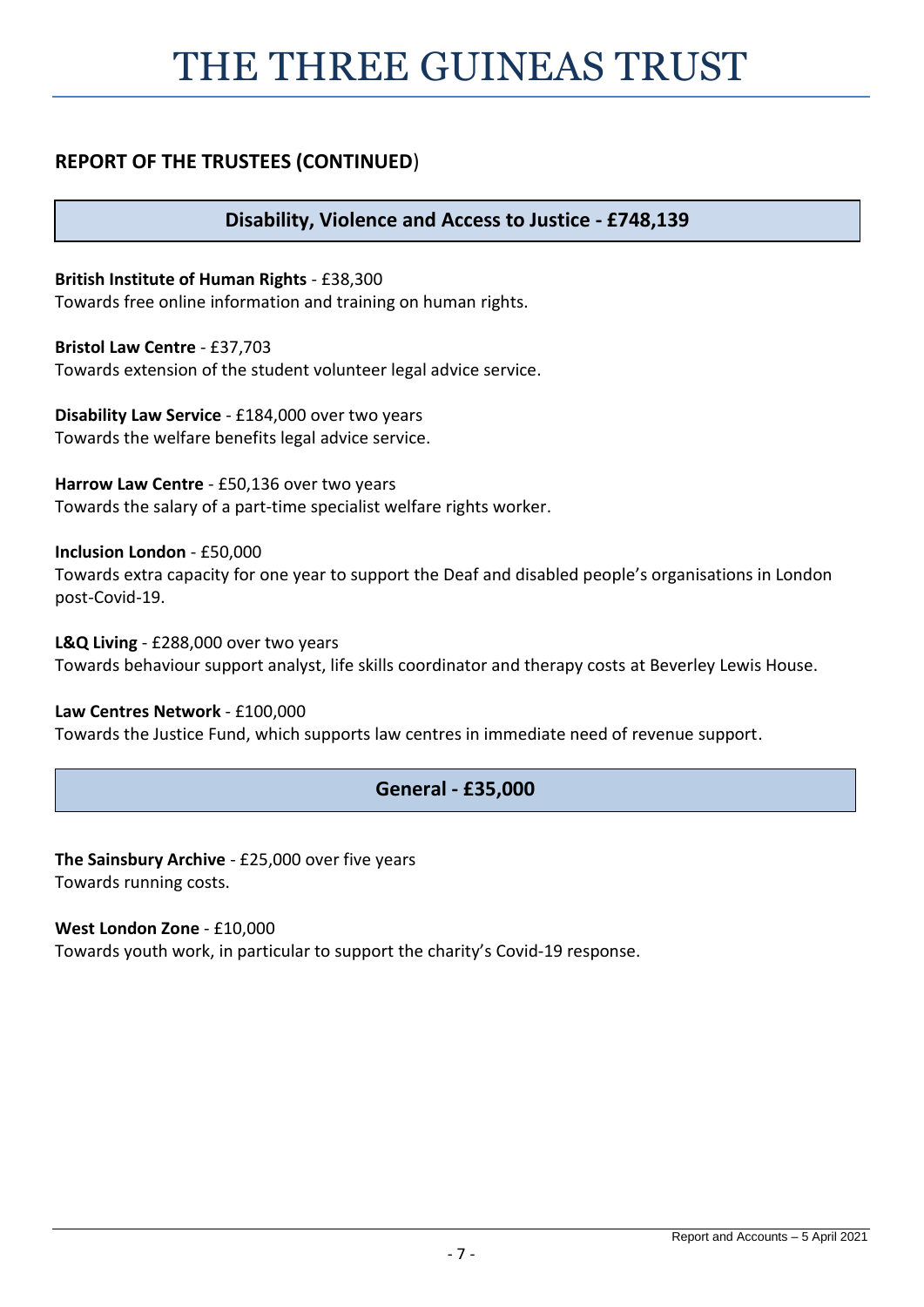# **STATEMENT OF TRUSTEES' RESPONSIBILITIES**

The Trustees are responsible for preparing the Trustees' Report and the financial statements in accordance with applicable law and regulations.

Charity law requires the Trustees to prepare financial statements for each financial year in accordance with United Kingdom Generally Accepted Accounting Practice (United Kingdom Accounting Standards) and applicable law.

Under charity law the Trustees must not approve the financial statements unless they are satisfied that they give a true and fair view of the state of affairs of the charity and of its net outgoing resources for that period. In preparing these financial statements, the trustees are required to:

- select suitable accounting policies and then apply them consistently;
- make judgments and estimates that are reasonable and prudent;
- state whether applicable accounting standards have been followed, subject to any material departures disclosed and explained in the financial statements;
- prepare the financial statements on the going concern basis unless it is inappropriate to presume that the charity will continue to operate.

The Trustees are responsible for keeping proper accounting records that are sufficient to show and explain the charity's transactions and disclose with reasonable accuracy at any time the financial position of the charity and enable them to ensure that the financial statements comply with the Charities Act 2011 and the provisions of the Trust Deed. They are also responsible for safeguarding the assets of the charity and hence for taking reasonable steps for the prevention and detection of fraud and other irregularities.

The Trustees' Report has been approved by the Trustees on 13 January 2022 and signed on their behalf by:

 $\begin{array}{c} \begin{array}{c} \end{array} & \begin{array}{c} \end{array} & \end{array}$ 

……………………………………………………………………. TRUSTEE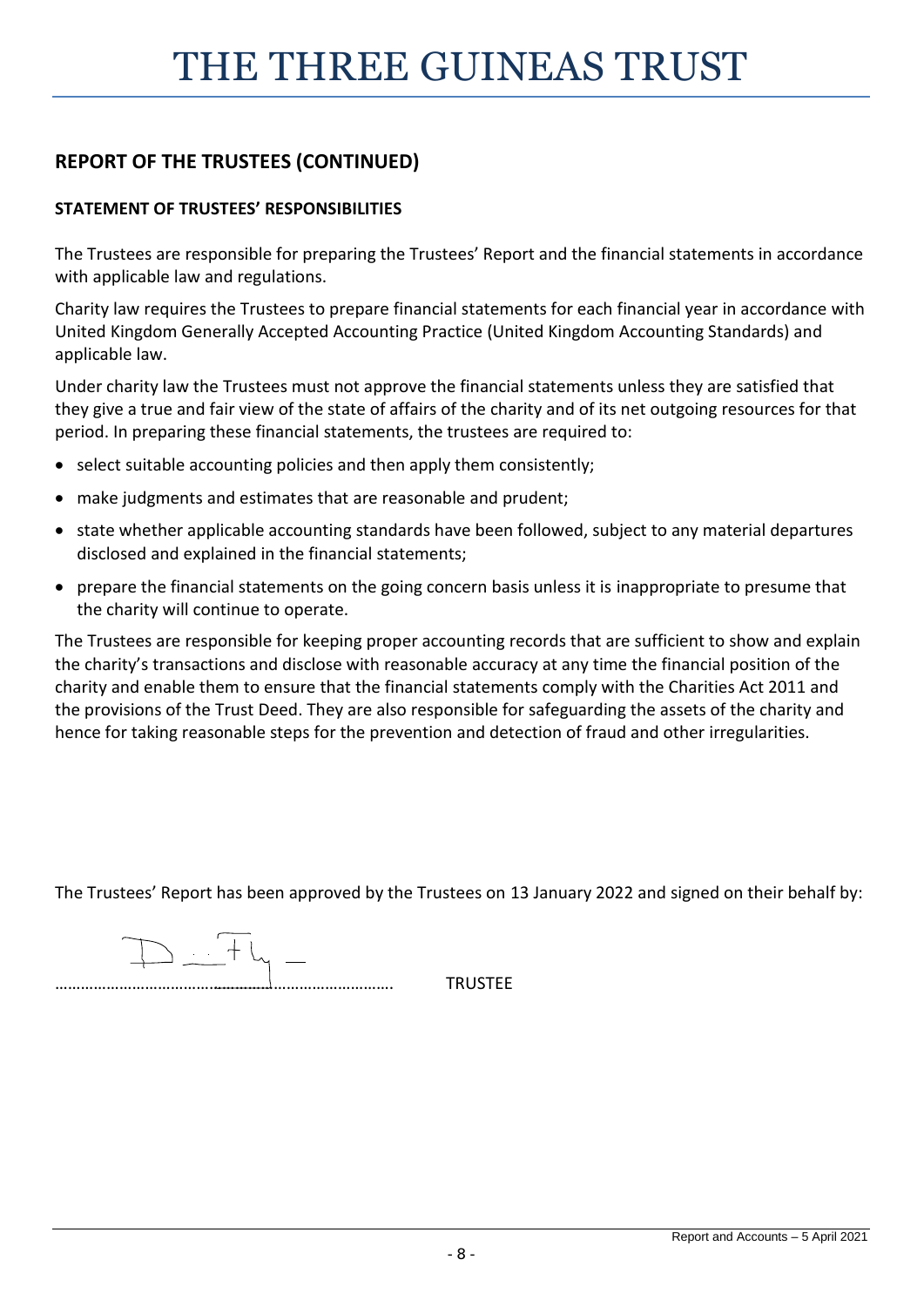# **Independent Auditor's Report to the Trustees of The Three Guineas Trust**

# **Opinion**

We have audited the financial statements of The Three Guineas Trust ('the charity') for the year ended 5 April 2021 which comprise the Statement of Financial Activities, the Balance Sheet, the Cash Flow Statement and notes to the financial statements, including significant accounting policies. The financial reporting framework that has been applied in their preparation is applicable law and United Kingdom Accounting Standards, including Financial Reporting Standard 102 The Financial Reporting Standard applicable in the UK and Republic of Ireland (United Kingdom Generally Accepted Accounting Practice).

In our opinion the financial statements:

- give a true and fair view of the state of the charity's affairs as at 5 April 2021 and of its income and expenditure, for the year then ended;
- have been properly prepared in accordance with United Kingdom Generally Accepted Accounting Practice; and
- have been prepared in accordance with the requirements of the Charities Act 2011.

# **Basis for opinion**

We conducted our audit in accordance with International Standards on Auditing (UK) (ISAs (UK)) and applicable law. Our responsibilities under those standards are further described in the Auditor's responsibilities for the audit of the financial statements section of our report. We are independent of the charity in accordance with the ethical requirements that are relevant to our audit of the financial statements in the UK, including the FRC's Ethical Standard, and we have fulfilled our other ethical responsibilities in accordance with these requirements. We believe that the audit evidence we have obtained is sufficient and appropriate to provide a basis for our opinion.

# **Conclusions relating to going concern**

In auditing the financial statements, we have concluded that the trustee's use of the going concern basis of accounting in the preparation of the financial statements is appropriate.

Based on the work we have performed, we have not identified any material uncertainties relating to events or conditions that, individually or collectively, may cast significant doubt on the charity's ability to continue as a going concern for a period of at least twelve months from when the financial statements are authorised for issue.

Our responsibilities and the responsibilities of the trustees with respect to going concern are described in the relevant sections of this report.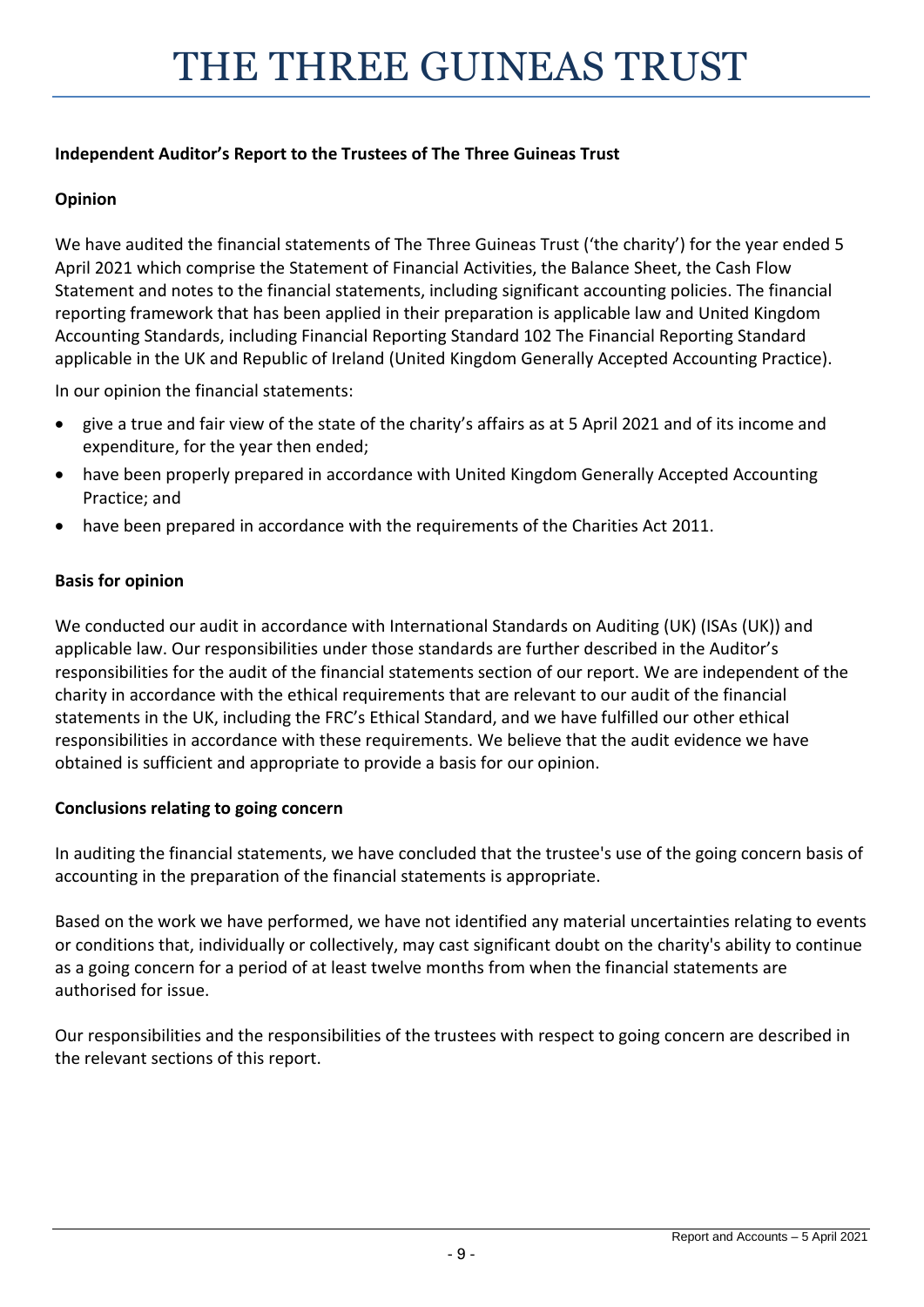# **Independent Auditor's Report to the Trustees of The Three Guineas Trust (continued)**

# **Other information**

The trustees are responsible for the other information contained within the annual report. The other information comprises the information included in the annual report, other than the financial statements and our auditor's report thereon. Our opinion on the financial statements does not cover the other information and, except to the extent otherwise explicitly stated in our report, we do not express any form of assurance conclusion thereon.

Our responsibility is to read the other information and, in doing so, consider whether the other information is materially inconsistent with the financial statements or our knowledge obtained in the audit or otherwise appears to be materially misstated. If we identify such material inconsistencies or apparent material misstatements, we are required to determine whether this gives rise to a material misstatement in the financial statements themselves. If, based on the work we have performed, we conclude that there is a material misstatement of this other information, we are required to report that fact.

We have nothing to report in this regard.

# **Matters on which we are required to report by exception**

We have nothing to report in respect of the following matters in relation to which the Charities (Accounts and Reports) Regulations 2008 requires us to report to you if, in our opinion:

- the information given in the financial statements is inconsistent in any material respect with the trustees' report; or
- sufficient and proper accounting records have not been kept by the charity; or
- the financial statements are not in agreement with the accounting records and returns; or
- we have not received all the information and explanations we require for our audit.

# **Responsibilities of Trustees**

As explained more fully in the trustees' responsibilities statement set out on page 8, the trustees are responsible for the preparation of the financial statements and for being satisfied that they give a true and fair view, and for such internal control as the trustees determine is necessary to enable the preparation of financial statements that are free from material misstatement, whether due to fraud or error.

In preparing the financial statements, the trustees are responsible for assessing the charity's ability to continue as a going concern, disclosing, as applicable, matters related to going concern and using the going concern basis of accounting unless the trustees either intend to liquidate the charity or to cease operations, or have no realistic alternative but to do so.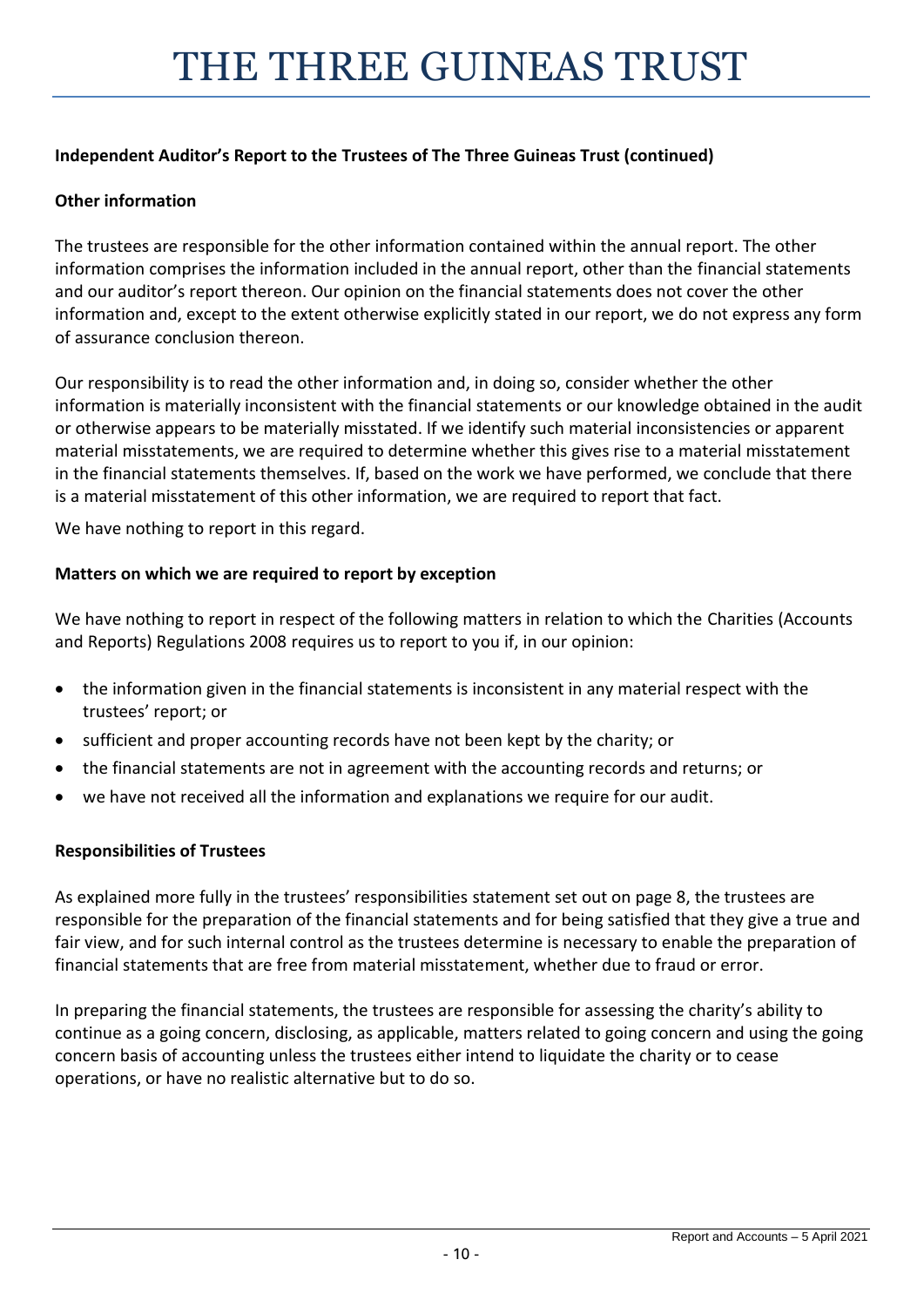# **Independent Auditor's Report to the Trustees of The Three Guineas Trust (continued)**

# **Auditor's responsibilities for the audit of the financial statements**

We have been appointed as auditor under section 144 of the Charities Act 2011 and report in accordance with the Acts and relevant regulations made or having effect thereunder.

Our objectives are to obtain reasonable assurance about whether the financial statements as a whole are free from material misstatement, whether due to fraud or error, and to issue an auditor's report that includes our opinion. Reasonable assurance is a high level of assurance, but is not a guarantee that an audit conducted in accordance with ISAs (UK) will always detect a material misstatement when it exists. Misstatements can arise from fraud or error and are considered material if, individually or in the aggregate, they could reasonably be expected to influence the economic decisions of users taken on the basis of these financial statements.

Details of the extent to which the audit was considered capable of detecting irregularities, including fraud and non-compliance with laws and regulations are set out below.

A further description of our responsibilities for the audit of the financial statements is located on the Financial Reporting Council's website at: www.frc.org.uk/auditorsresponsibilities. This description forms part of our auditor's report.

# **Extent to which the audit was considered capable of detecting irregularities, including fraud**

Irregularities, including fraud, are instances of non-compliance with laws and regulations. We identified and assessed the risks of material misstatement of the financial statements from irregularities, whether due to fraud or error, and discussed these between our audit team members. We then designed and performed audit procedures responsive to those risks, including obtaining audit evidence sufficient and appropriate to provide a basis for our opinion.

We obtained an understanding of the legal and regulatory frameworks within which the charity operates, focusing on those laws and regulations that have a direct effect on the determination of material amounts and disclosures in the financial statements. The laws and regulations we considered in this context were the Charities Act 2011 together with the Charities SORP (FRS 102). We assessed the required compliance with these laws and regulations as part of our audit procedures on the related financial statement items.

In addition, we considered provisions of other laws and regulations that do not have a direct effect on the financial statements but compliance with which might be fundamental to the charity's ability to operate or to avoid a material penalty. We also considered the opportunities and incentives that may exist within the charity for fraud. The laws and regulations we considered in this context for the UK operations were General Data Protection Regulation (GDPR).

Auditing standards limit the required audit procedures to identify non-compliance with these laws and regulations to enquiry of the Trustees and other management and inspection of regulatory and legal correspondence, if any.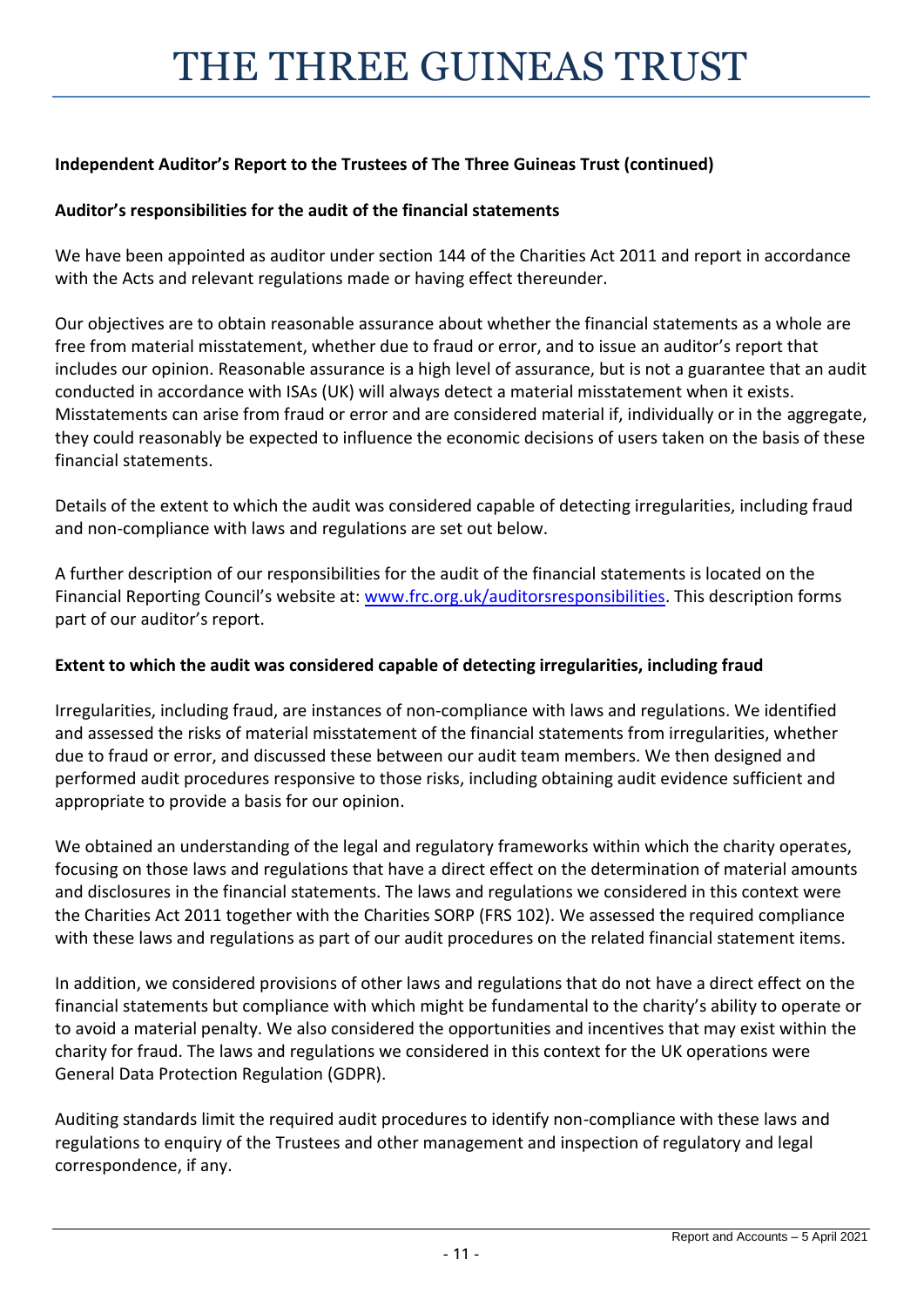# **Independent Auditor's Report to the Trustees of The Three Guineas Trust (continued)**

We identified the greatest risk of material impact on the financial statements from irregularities, including fraud, to be within the override of controls by management. Our audit procedures to respond to these risks included enquiries of management about their own identification and assessment of the risks of irregularities, sample testing on the posting of journals, reviewing accounting estimates for biases, reviewing regulatory correspondence with the Charity Commission and reading minutes of meetings of those charged with governance.

Owing to the inherent limitations of an audit, there is an unavoidable risk that we may not have detected some material misstatements in the financial statements, even though we have properly planned and performed our audit in accordance with auditing standards. For example, the further removed noncompliance with laws and regulations (irregularities) is from the events and transactions reflected in the financial statements, the less likely the inherently limited procedures required by auditing standards would identify it. In addition, as with any audit, there remained a higher risk of non-detection of irregularities, as these may involve collusion, forgery, intentional omissions, misrepresentations, or the override of internal controls. We are not responsible for preventing non-compliance and cannot be expected to detect noncompliance with all laws and regulations.

# **Use of our report**

This report is made solely to the charity's trustees, as a body, in accordance with Part 4 of the Charities (Accounts and Reports) Regulations 2008. Our audit work has been undertaken so that we might state to the charity's trustees those matters we are required to state to them in an auditor's report and for no other purpose. To the fullest extent permitted by law, we do not accept or assume responsibility to anyone other than the charity and the charity's trustees as a body, for our audit work, for this report, or for the opinions we have formed.

Gap U.K. LLP

**Crowe U.K. LLP** Statutory Auditor

London

Date 3 February 2022

Crowe U.K. LLP is eligible for appointment as auditor of the charity by virtue of its eligibility for appointment as auditor of a company under section 1212 of the Companies Act 2006.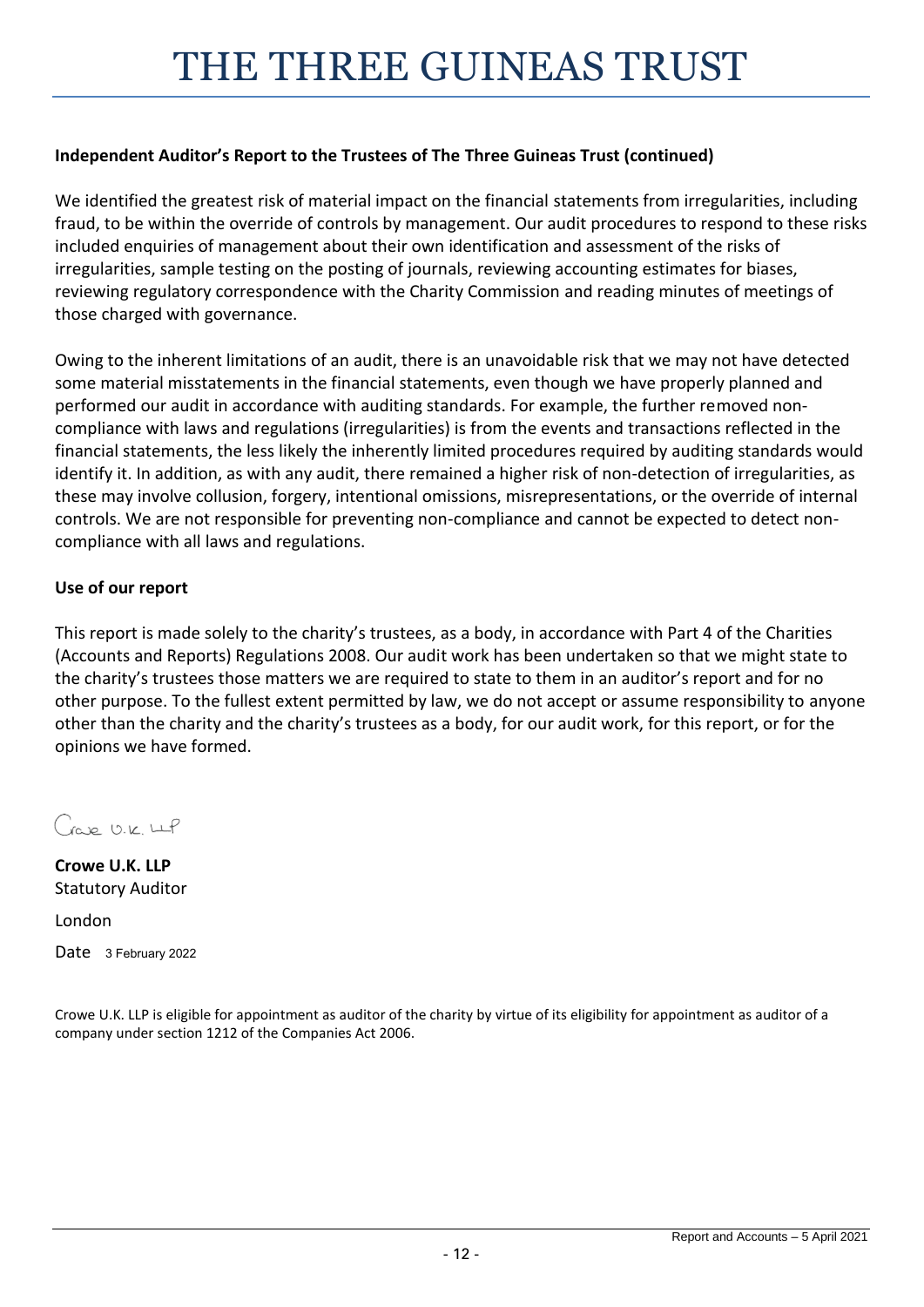### **STATEMENT OF FINANCIAL ACTIVITIES FOR THE YEAR ENDED 5 APRIL 2021**

|                                        | <b>Notes</b> | <b>Unrestricted</b><br><b>Funds</b> | <b>Expendable</b><br><b>Endowment</b> | <b>Total Funds</b><br>2021 | <b>Total Funds</b><br>2020 |
|----------------------------------------|--------------|-------------------------------------|---------------------------------------|----------------------------|----------------------------|
|                                        |              | £                                   | £                                     | £                          | £                          |
| <b>Income and Endowment from:</b>      |              |                                     |                                       |                            |                            |
| Donations and gifts                    |              |                                     | 1,562,500                             | 1,562,500                  | 1,437,500                  |
| Investments                            | 3            | 291,158                             |                                       | 291,158                    | 373,200                    |
| Interest and other income              |              | 14,546                              |                                       | 14,546                     | 55,729                     |
| <b>Total Income</b>                    |              | 305,704                             | 1,562,500                             | 1,868,204                  | 1,866,429                  |
| <b>Expenditure on:</b>                 |              |                                     |                                       |                            |                            |
| Raising funds:                         |              |                                     |                                       |                            |                            |
| Investment management fees             |              |                                     | 82,906                                | 82,906                     | 81,910                     |
| Charitable activity:                   |              |                                     |                                       |                            |                            |
| Grant-making:                          |              |                                     |                                       |                            |                            |
| Grant expenditure                      | 4            | 2,035,114                           |                                       | 2,035,114                  | 3,877,752                  |
| Grant related support costs            | 5            | 195,533                             |                                       | 195,533                    | 151,550                    |
| <b>Total Expenditure</b>               |              | 2,230,647                           | 82,906                                | 2,313,553                  | 4,111,212                  |
| <b>Net operating (deficit)/surplus</b> |              | (1,924,943)                         | 1,479,594                             | (445, 349)                 | (2, 244, 783)              |
| Net gains/(losses) on investments      | 8            |                                     | 5,339,007                             | 5,339,007                  | (2,736,822)                |
| Transfers between funds                | 11           | 1,924,943                           | (1,924,943)                           |                            |                            |
| Net movement in funds                  |              |                                     | 4,893,658                             | 4,893,658                  | (4,981,605)                |
| Reconciliation of funds:               |              |                                     |                                       |                            |                            |
| Total funds brought forward            |              |                                     | 21,548,440                            | 21,548,440                 | 26,530,045                 |
| Total funds carried forward            |              | $\blacksquare$                      | 26,442,098                            | 26,442,098                 | 21,548,440                 |

The notes on pages 16 to 23 form part of these accounts.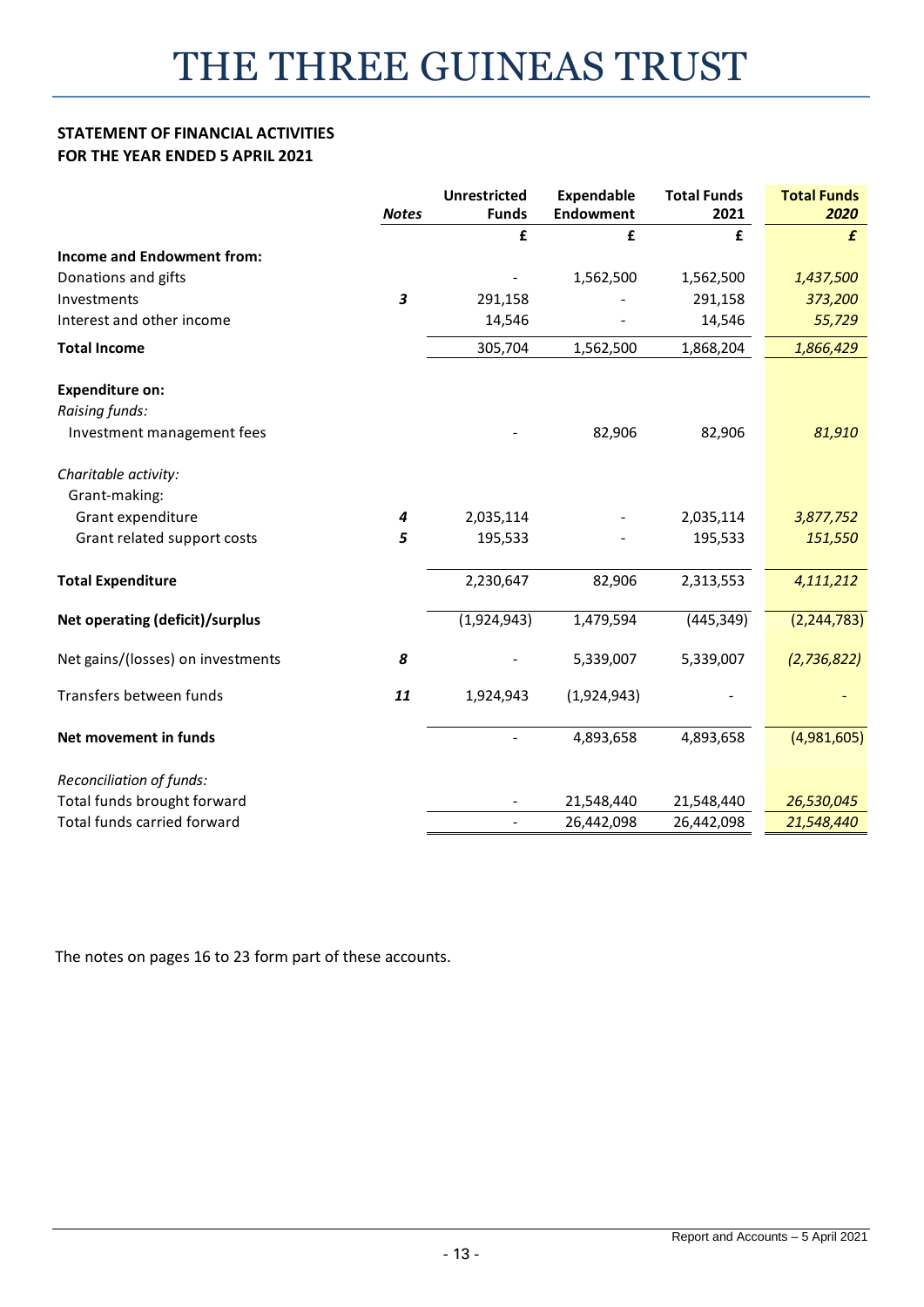#### **BALANCE SHEET AS AT 5 APRIL 2021**

| AJ AT J AF NIL ZUZI                           |                |           |            |                  |
|-----------------------------------------------|----------------|-----------|------------|------------------|
|                                               | <b>Notes</b>   |           | 2021       | 2020             |
|                                               |                | £         | £          | $\boldsymbol{f}$ |
| <b>FIXED ASSETS</b>                           |                |           |            |                  |
| Tangible fixed assets                         | $\overline{z}$ |           | 14,047     | 2,720            |
| Investments                                   | 8              |           | 24,922,612 | 19,405,682       |
|                                               |                |           | 24,936,659 | 19,408,402       |
|                                               |                |           |            |                  |
| <b>CURRENT ASSETS</b>                         |                |           |            |                  |
| Debtors                                       | 9              | 86,459    |            | 6,477            |
| Short-term deposits                           |                |           |            | 2,580,552        |
| Cash at bank and in hand                      |                | 2,911,548 |            | 3,160,894        |
|                                               |                | 2,998,007 |            | 5,747,923        |
|                                               |                |           |            |                  |
| <b>CURRENT LIABILITIES</b>                    |                |           |            |                  |
| Creditors - amounts falling due within 1 year | 10             | 1,492,568 |            | 3,607,885        |
|                                               |                | 1,492,568 |            | 3,607,885        |
|                                               |                |           |            |                  |
| <b>NET CURRENT ASSETS</b>                     |                |           | 1,505,439  | 2,140,038        |
|                                               |                |           |            |                  |
|                                               |                |           |            |                  |
| <b>NET ASSETS</b>                             |                |           | 26,442,098 | 21,548,440       |
|                                               |                |           |            |                  |
| <b>CAPITAL FUNDS</b>                          |                |           |            |                  |
|                                               |                |           |            |                  |
| Expendable endowment                          | 11             |           | 26,442,098 | 21,548,440       |
|                                               |                |           |            |                  |
|                                               |                |           | 26,442,098 | 21,548,440       |

The financial statements were approved and authorised for issue by the Trustees on 13 January 2022 and were signed on their behalf by

The notes on pages 16 to 23 form part of these accounts.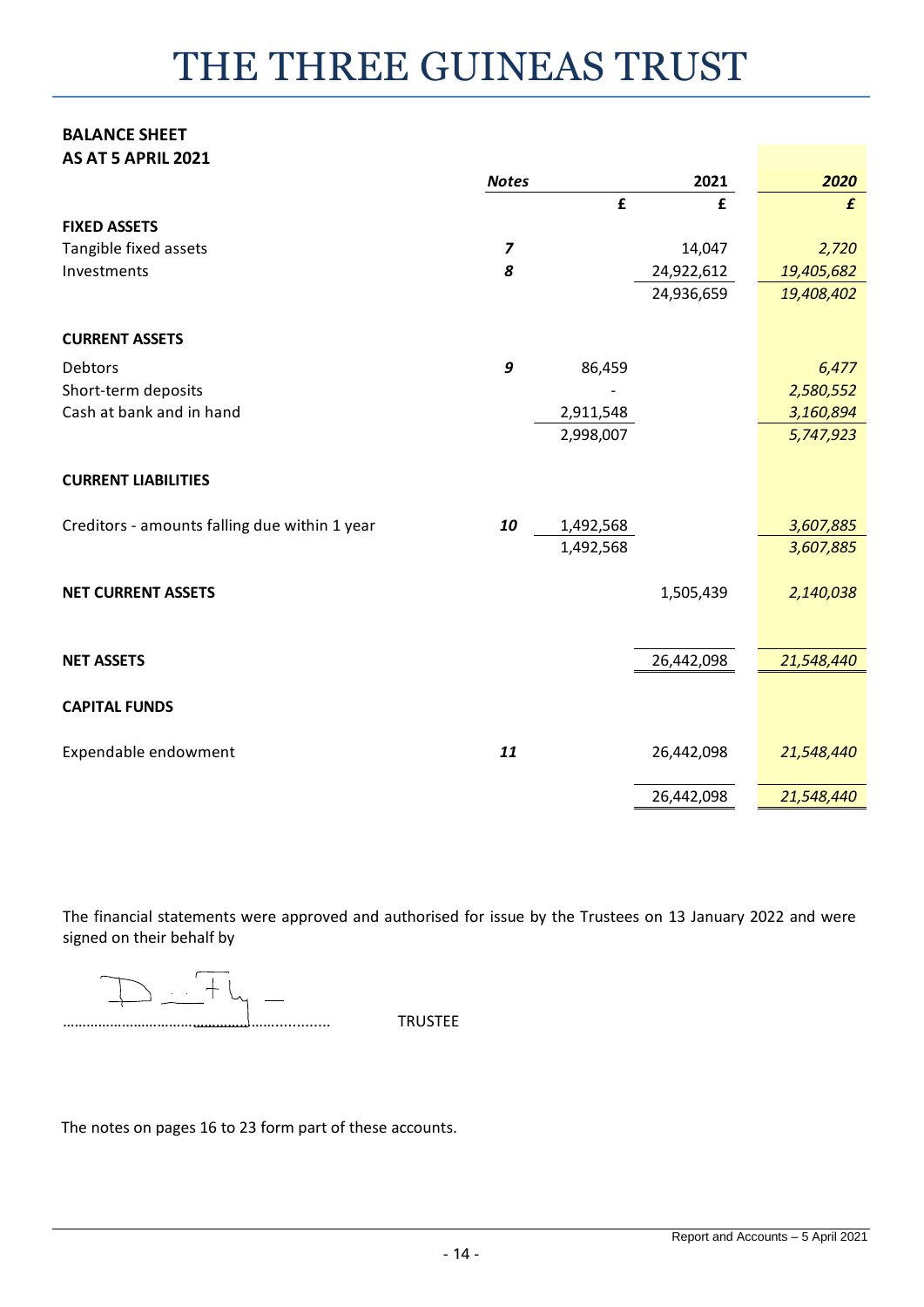#### **CASH FLOW STATEMENT FOR THE YEAR ENDED 5 APRIL 2021**

#### **RECONCILIATION OF NET EXPENDITURE TO NET CASH FLOW FROM OPERATING ACTIVITIES**

|                                                               | 2021          | 2020        |
|---------------------------------------------------------------|---------------|-------------|
|                                                               | £             | £           |
| Net cash (used in) operating activities                       | (4,520,179)   | (1,681,637) |
| Cash flows from investing activities:                         |               |             |
| <b>Interest and Dividends</b>                                 | 305,704       | 429,691     |
| Proceeds from sale of investments                             | 5,108,238     | 2,237,467   |
| Purchase of investments                                       | (5,348,883)   | (1,528,391) |
| Net cash provided by investing activities                     | 65,059        | 1,138,767   |
| <b>Cash flows from financing activities:</b>                  |               |             |
| Receipt of expendable endowment                               | 1,562,500     | 1,437,500   |
| Net cash provided by financing activities                     | 1,562,500     | 1,437,500   |
| Change in cash and cash equivalents in the year               | (2,892,620)   | 894,630     |
| Cash and equivalents brought forward                          | 7,344,210     | 6,449,580   |
|                                                               | 4,451,590     | 7,344,210   |
| Net movement in funds as per statement of financial activites | 4,893,658     | (4,981,605) |
| Receipt of expendable endowment                               | (1,562,500)   | (1,437,500) |
| <b>Interest and Dividends</b>                                 | (305, 704)    | (429, 691)  |
| (Gains)/losses on investments                                 | (5,339,007)   | 2,736,822   |
| Depreciation charges                                          | 3,475         | 1,360       |
| (Increase)/decrease in debtors                                | (79, 982)     | 790         |
| (Decrease)/Increase in creditors                              | (2, 115, 317) | 2,428,187   |
| Fixed asset additions                                         | (14, 802)     |             |
| Net Cash used in operating activities                         | (4,520,179)   | (1,681,637) |
|                                                               |               |             |

#### **Analysis of the balance of cash as shown in the balance sheet**

|                                 |                          |           | <b>Change in</b> |
|---------------------------------|--------------------------|-----------|------------------|
|                                 | 2021                     | 2020      | year             |
|                                 |                          |           |                  |
| Cash at bank and in hand        | 2,911,548                | 3,160,894 | (249, 346)       |
| Short-term deposits             | $\overline{\phantom{a}}$ | 2,580,552 | (2,580,552)      |
| Cash held by investment manager | 1,540,042                | 1,602,764 | (62, 722)        |
|                                 | 4,451,590                | 7,344,210 | (2,892,620)      |

The notes on pages 16 to 23 form part of these accounts.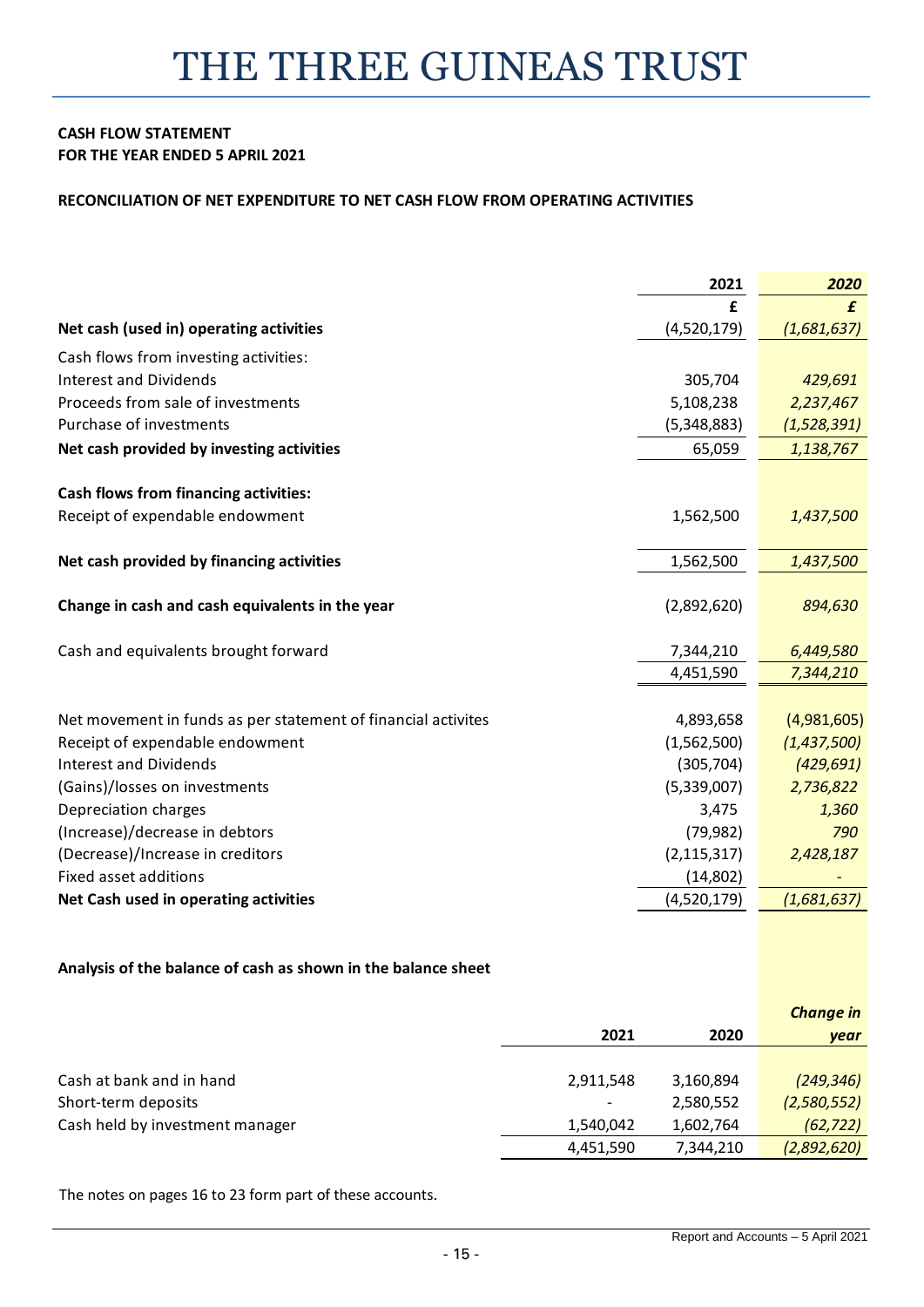## **NOTES TO THE ACCOUNTS**

## **1. CHARITABLE STATUS**

The Three Guineas Trust is an unincorporated charity (Charity registration number 1059652), registered in England and Wales. The address of the registered office is 5 Wilton Road, London, SW1V 1AP.

### **2. ACCOUNTING POLICIES**

The financial statements have been prepared in accordance with the Charities SORP (FRS102) applicable to charities preparing their accounts in accordance with the Financial Reporting Standard applicable in the UK and Republic of Ireland and the Charities Act 2011 and UK Generally Accepted Practice as it applies from 1 January 2015.

The financial statements have been prepared to give a 'true and fair view' and have departed from the Charities (Accounts and Reports) Regulations 2008 only to the extent required to provide a 'true and fair view'. This departure has involved following Accounting and Reporting by Charities preparing their accounts in accordance with the Financial Reporting Standard applicable in the UK and Republic of Ireland (FRS102) rather than the Accounting and Reporting by Charities: Statement of Recommended Practice effective from 1 April 2005 which has since been withdrawn.

The Trust constitutes a public benefit entity as defined by FRS 102.

Having assessed the Trust's financial position and plans for the foreseeable future, the Trustees are satisfied that it remains appropriate to prepare the financial statements on the ongoing concern basis. The investment portfolio has performed strongly during the year and has recovered the reduction in value, caused by the impact of the Covid-19 pandemic, reported for last year. The Charity has adopted a total return basis to budget for its annual income. The endowment assets of the Trust remain significant, and the Trust will continue to pay out to its beneficiaries in accordance with the Trust's objects.

#### **a) Income Recognition**

- (i) Income is shown gross which includes the associated tax credit unless the tax so deducted is considered irrecoverable.
- (ii) Dividends are included by reference to their due dates.
- (iii) Interest is included when receivable.

# **b) Expenditure on Charitable activities**

The Trustees consider that grant-making is the Trust's sole charitable activity. Grants for which there is a legal obligation, or a valid expectation of receipt by the beneficiary at the year end, and for which conditions attaching to their payment have been fulfilled, are accounted for within the Statement of Financial Activities. Grants approved subject to conditions that have not been met at the year end are noted as a commitment (see note 4).

#### **c) Investments**

Net realised and unrealised gains and losses are reflected in the Statement of Financial Activities. Investments are shown at mid market value.

Disposals are accounted for using proceeds value.

#### **d)** Cost of administration

These costs include a share of the staff and office costs of the joint offices of the Sainsbury Family Charitable Trusts, which are allocated in proportion to the time spent on Trust matters and grants paid.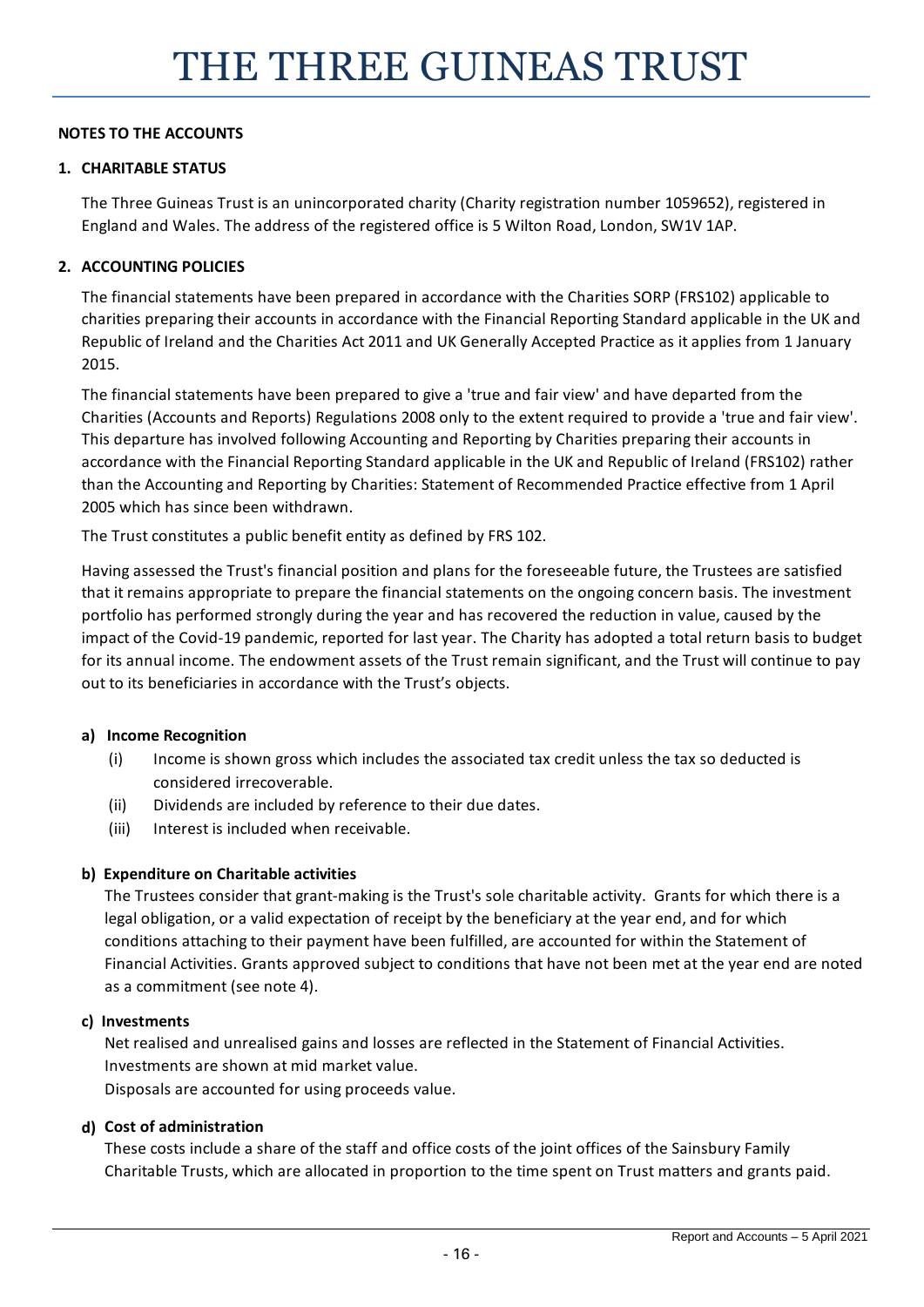## **2. ACCOUNTING POLICIES (continued)**

#### **e) Governance costs**

Governance costs comprise all costs involving the public accountability of the charity and its compliance with regulation and good practice. These costs include statutory audit and legal fees where relevant.

## **f) Depreciation**

Fixed assets are depreciated at rates which reflect their useful life to the Trust. Leasehold Improvements are depreciated over the life of the lease.

### **g) Financial Instruments**

The Trust has financial assets and financial liabilities of a kind that qualify as basic financial instruments. Basic financial instruments are initially recognised at transaction value and subsequently measured at amortised cost using the effective interest method. Financial assets held at amortised cost comprise cash at bank and in hand, together with accrued interest and other debtors. Financial liabilities held at amortised cost comprise grants payable and accruals.

Investments, including bonds held as part of an investment portfolio, are held at fair value at the balance sheet date, with gains and losses being recognised within income and expenditure.

At the balance sheet date the charity held financial assets at fair value of £23,382,570 (2020: £17,802,918).

#### **h) Cash and cash equivalents**

Cash and cash equivalents include cash at bank and in hand, cash held for reinvestment and short term deposits.

# **I) Critical accounting judgements and key sources of estimation uncertainty**

In the application of the charity's accounting policies, which are described in note 2, Trustees are required to make judgements, estimates, assumptions about the carrying values of assets and liabilities that are not readily apparent from other sources. The estimates and underlying assumptions are based on historical experience and other factors that are considered to be relevant. Actual results may differ from these estimates.

The estimates and underlying assumptions are reviewed on an ongoing basis. Revisions to accounting estimates are recognised in the period in which the estimate is revised if the revision affects only that period, or in the period of the revision and future periods if the revision affects the current and future periods.

In the view of the Trustees, no assumptions concerning the future or estimation uncertainty affecting assets and liabilities at the balance sheet date are likely to result in a material adjustment to their carrying amounts in the next financial year.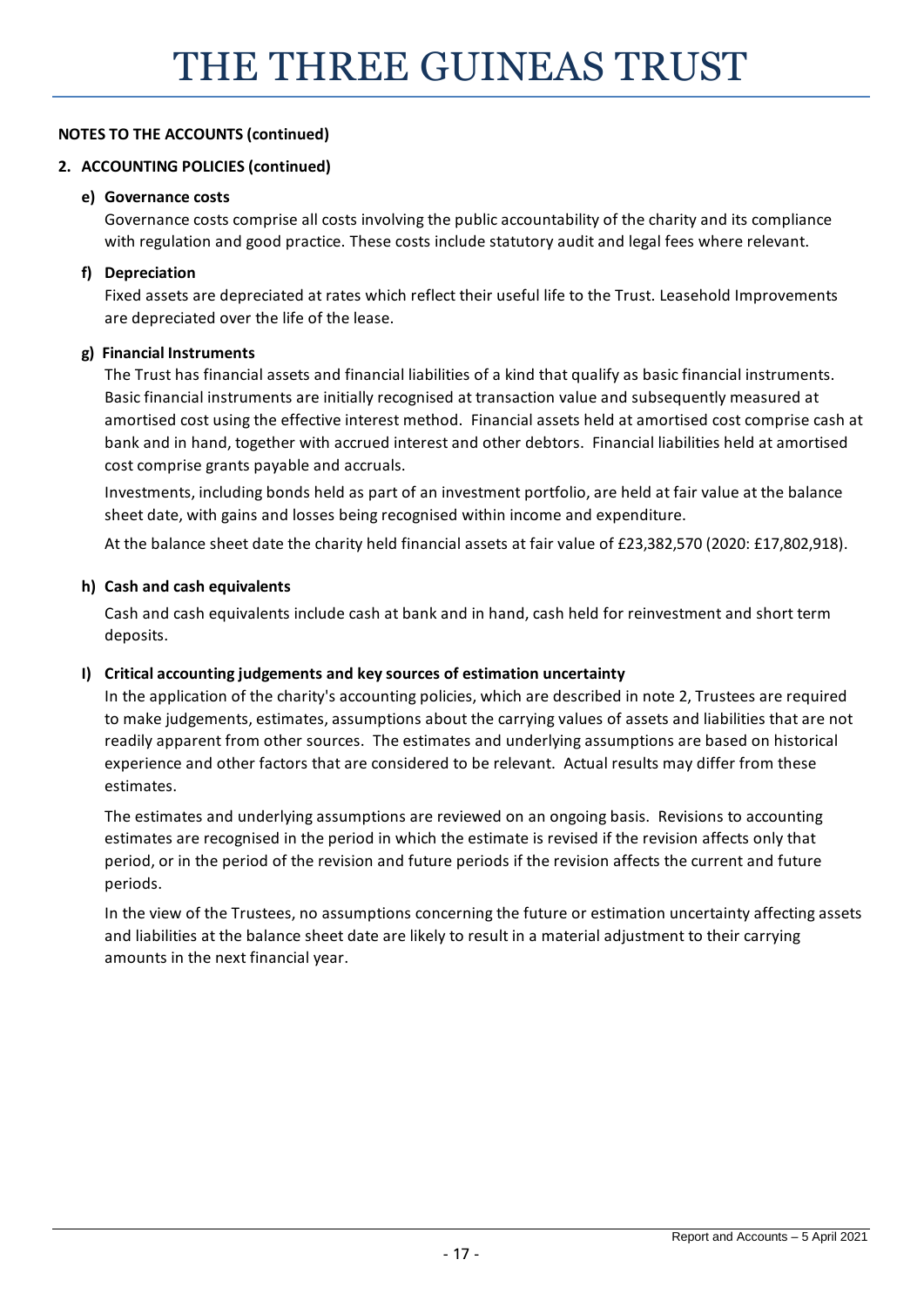#### **3. INVESTMENT INCOME**

Income received on investments may be analysed as follows:

|                       | 2021    |     |         | 2020 |
|-----------------------|---------|-----|---------|------|
|                       |         | %   |         | %    |
| <b>Fixed interest</b> | 53,260  | 18  | 58,966  | 20   |
| UK equities           | 134,748 | 46  | 213,378 | 53   |
| Overseas equities     | 43,001  | 15  | 55,869  | 19   |
| Alternatives          | 60,149  | 21  | 44,987  | 8    |
|                       | 291,158 | 100 | 373,200 | 100  |

#### **4. GRANTS PAYABLE**

|                                                     | 2021       |             |            | 2020        |
|-----------------------------------------------------|------------|-------------|------------|-------------|
|                                                     | £          | £           | £          | £           |
| <b>Reconciliation of grants payable:</b>            |            |             |            |             |
| Commitments at 6 April 2020                         |            | 3,567,302   |            | 1,104,117   |
| Grants not accrued at 6 April 2020                  | 973,934    |             | 233,783    |             |
| Grants approved in the year                         | 1,463,012  |             | 4,617,903  |             |
| Grants not accrued at 5 April 2021                  | (401, 832) |             | (973, 934) |             |
| Grants payable for the year                         |            | 2,035,114   |            | 3,877,752   |
| Grants paid during the year                         |            | (4,242,419) |            | (1,414,567) |
| Commitments at 5 April 2021                         |            | 1,359,997   |            | 3,567,302   |
| Commitments at 5 April 2021 are payable as follows: |            |             |            |             |
|                                                     |            | £           |            | £           |
| Within one year (note 10)                           |            | 1,359,997   |            | 3,567,302   |

#### **Commitments**

In addition to the amounts committed and accrued noted above, the Trustees have also authorised certain grants which are subject to the recipient fulfilling certain conditions. The total amount authorised but not accrued as expenditure at 5 April 2021 was £401,832 (2020: £973,934).

Grants payable in the year were:

#### **Autism**

|                                                     | £       |
|-----------------------------------------------------|---------|
| Action-attainment CIC                               | 60,000  |
| Assert                                              | 37,632  |
| Autism NI                                           | 75,000  |
| Autistic Society of Trinidad and Tobago             | 20,000  |
| <b>Brentford FC Community Sports Trust</b>          | 81,000  |
| Project Art Works                                   | 214,950 |
| Red2Green                                           | 50,000  |
| Sunbeams Play                                       | 50,000  |
| 21 grants up to £20,000 were also payable totalling | 216,444 |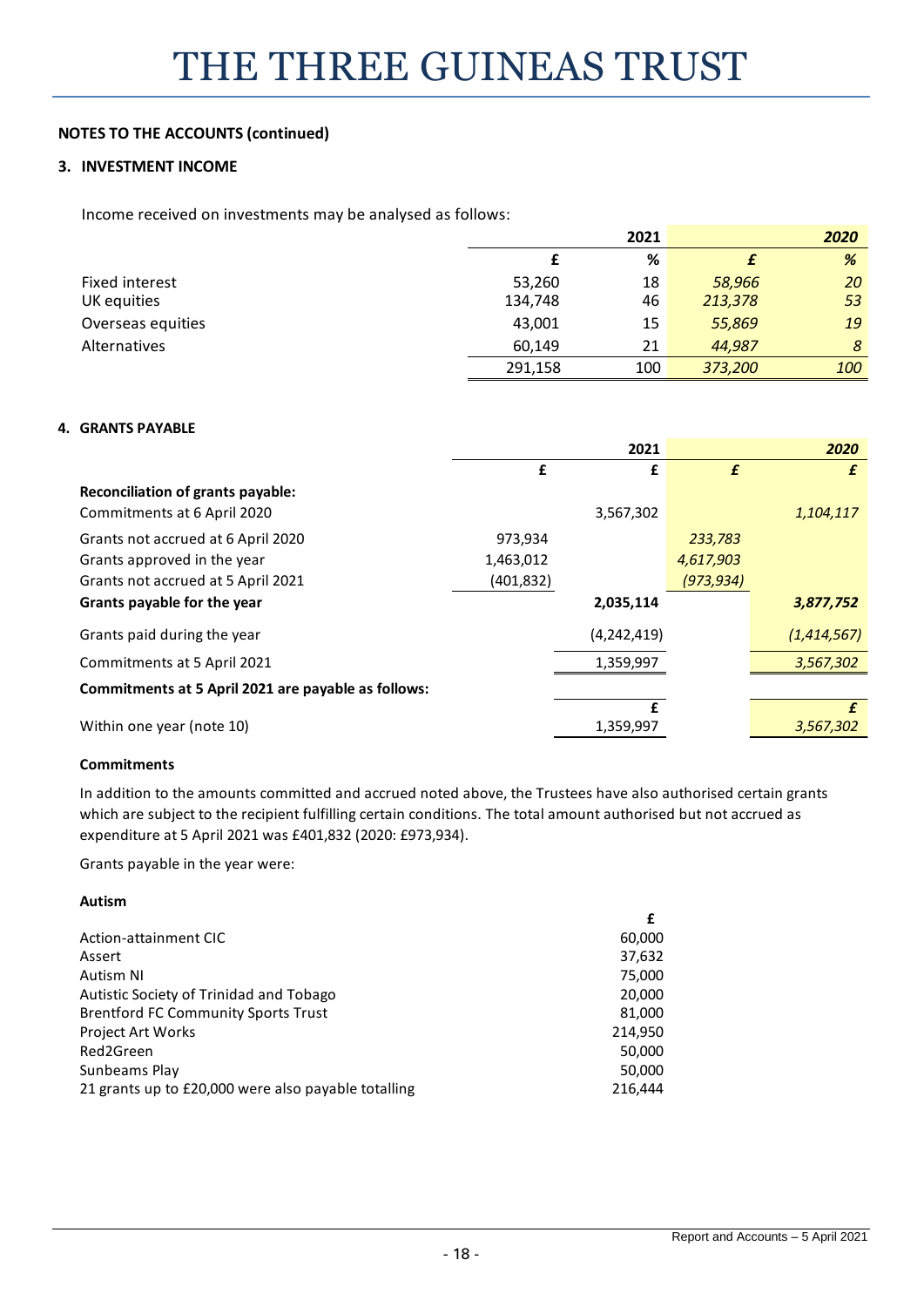#### **4. GRANTS PAYABLE (continued)**

#### **Disability, Violence and Access to Justice**

|                                   | £         |
|-----------------------------------|-----------|
| <b>Bristol Law Centre</b>         | 37,703    |
| British Institute of Human Rights | 38,300    |
| <b>Disability Law Service</b>     | 184,000   |
| <b>Harrow Law Centre</b>          | 100,972   |
| <b>Inclusion London</b>           | 131,000   |
| Inquest                           | 60,000    |
| Islington Law Centre              | 58,000    |
| L&Q Living                        | 288,000   |
| Law Centres Network               | 100,000   |
| Respond                           | 150,000   |
| Stay Safe East                    | 62,113    |
| General                           |           |
| The Sainsbury Archive             | 10,000    |
| West London Zone                  | 10,000    |
|                                   | 2,035,114 |

# **5. ALLOCATION OF SUPPORT COSTS**

|                               |         |                          | 2021             | 2020             |
|-------------------------------|---------|--------------------------|------------------|------------------|
|                               | Grant-  | Governance               | <b>Total</b>     | <b>Total</b>     |
|                               | making  |                          | <b>Allocated</b> | <b>Allocated</b> |
|                               | £       | £                        | £                | £                |
| Staff costs                   | 105,056 | 2,063                    | 107,119          | 77,006           |
| Share of joint office costs   | 46,456  |                          | 46,456           | 23,664           |
| Direct costs including travel | 3,152   | $\overline{\phantom{0}}$ | 3,152            | 3,171            |
| Legal and professional fees   | 7,851   |                          | 7,851            | 22,533           |
| Advisors' honoraria           | 20,000  |                          | 20,000           | 20,000           |
| Depreciation                  | 3,475   |                          | 3,475            | 1,360            |
| Auditors' remuneration        |         | 7,480                    | 7,480            | 3,816            |
|                               | 185,990 | 9,543                    | 195,533          | 151,550          |

During the year no Trustee received any remuneration or expenses for their services as Trustees (2019/20: none).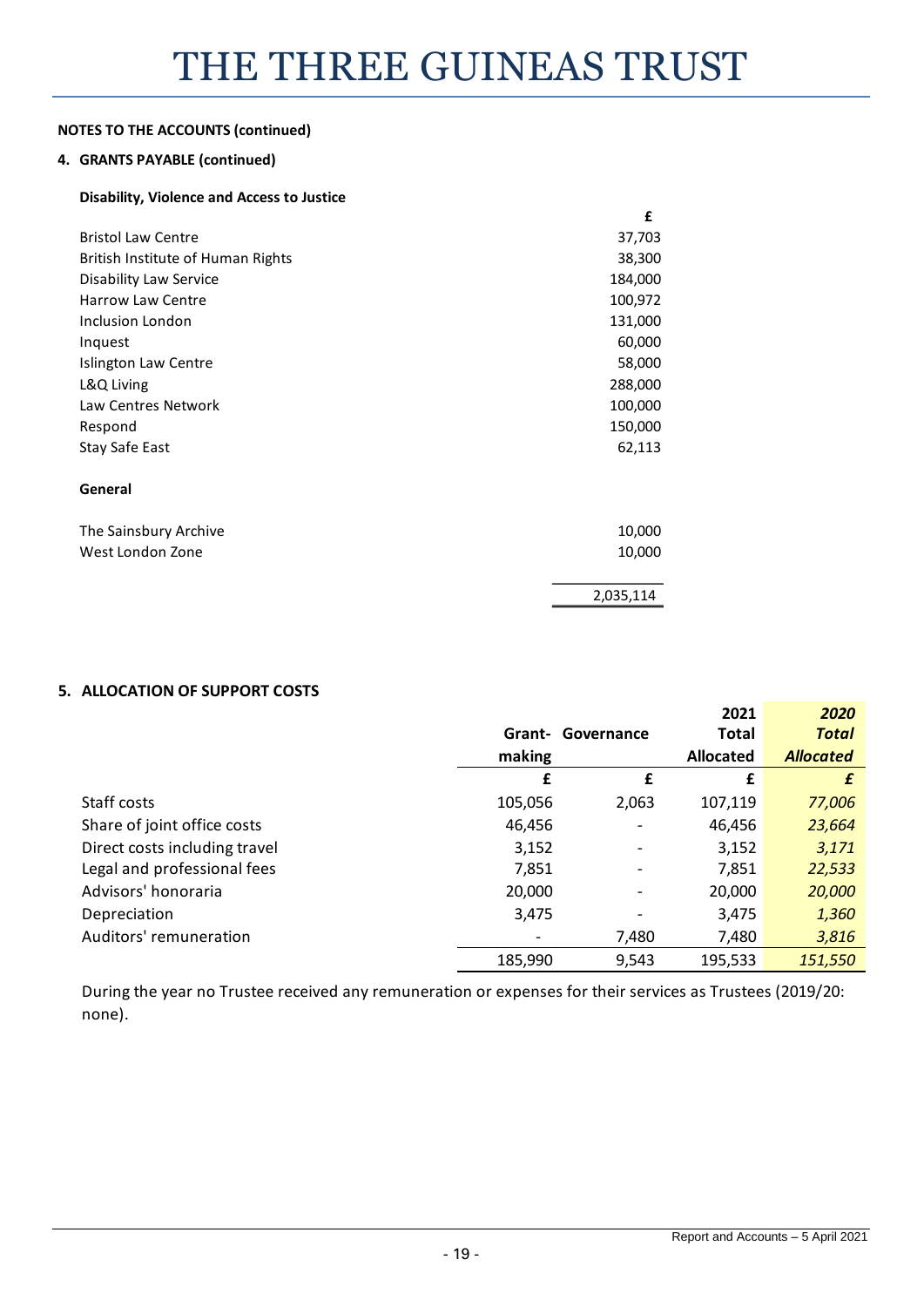#### **6. ANALYSIS OF STAFF COSTS**

|                       | 2021    | 2020   |
|-----------------------|---------|--------|
|                       |         |        |
| Salaries and wages    | 87,370  | 60,805 |
| Social security costs | 10,127  | 6,726  |
| Other pension costs   | 9,622   | 9,475  |
|                       | 107,119 | 77,006 |

As mentioned in Note 2(d), the Trust is one of the Sainsbury Family Charitable Trusts which share a joint administration at the Registered Office. 1.6% (2019/20: 1.1%) of the total support and administration costs of these trusts have been allocated to the Three Guineas Trust, including a proportionate share of the costs of employing the total number of staff serving in the office in 2020/21.

The number of staff employed during the period was 9, all on a part-time basis (2019/20: 9). This was equivalent to one full time employees (2019/20: 0.7). The Trust considers its key management personnel to comprise the Principal Officers. The total employment benefits including employer pension contributions, of these personnel were £70,647 (2020: £49,925). No employee of the charity earned in excess of £60,000 (2019/20: none).

#### **7. TANGIBLE FIXED ASSETS Leasehold Improvements**

|                       | 2021   | 2020   |
|-----------------------|--------|--------|
|                       | £      | £      |
| Cost                  |        |        |
| At 6 April 2020       | 13,600 | 13,600 |
| Additions             | 14,802 | ٠      |
| At 5 April 2021       | 28,402 | 13,600 |
|                       |        |        |
| <b>Depreciation</b>   |        |        |
| At 6 April 2020       | 10,880 | 9,520  |
| Charge for the year   | 3,475  | 1,360  |
| At 5 April 2021       | 14,355 | 10,880 |
|                       |        |        |
| <b>Net Book Value</b> |        |        |
| At 5 April 2021       | 14,047 | 2,720  |
| At 5 April 2020       | 2,720  | 4,080  |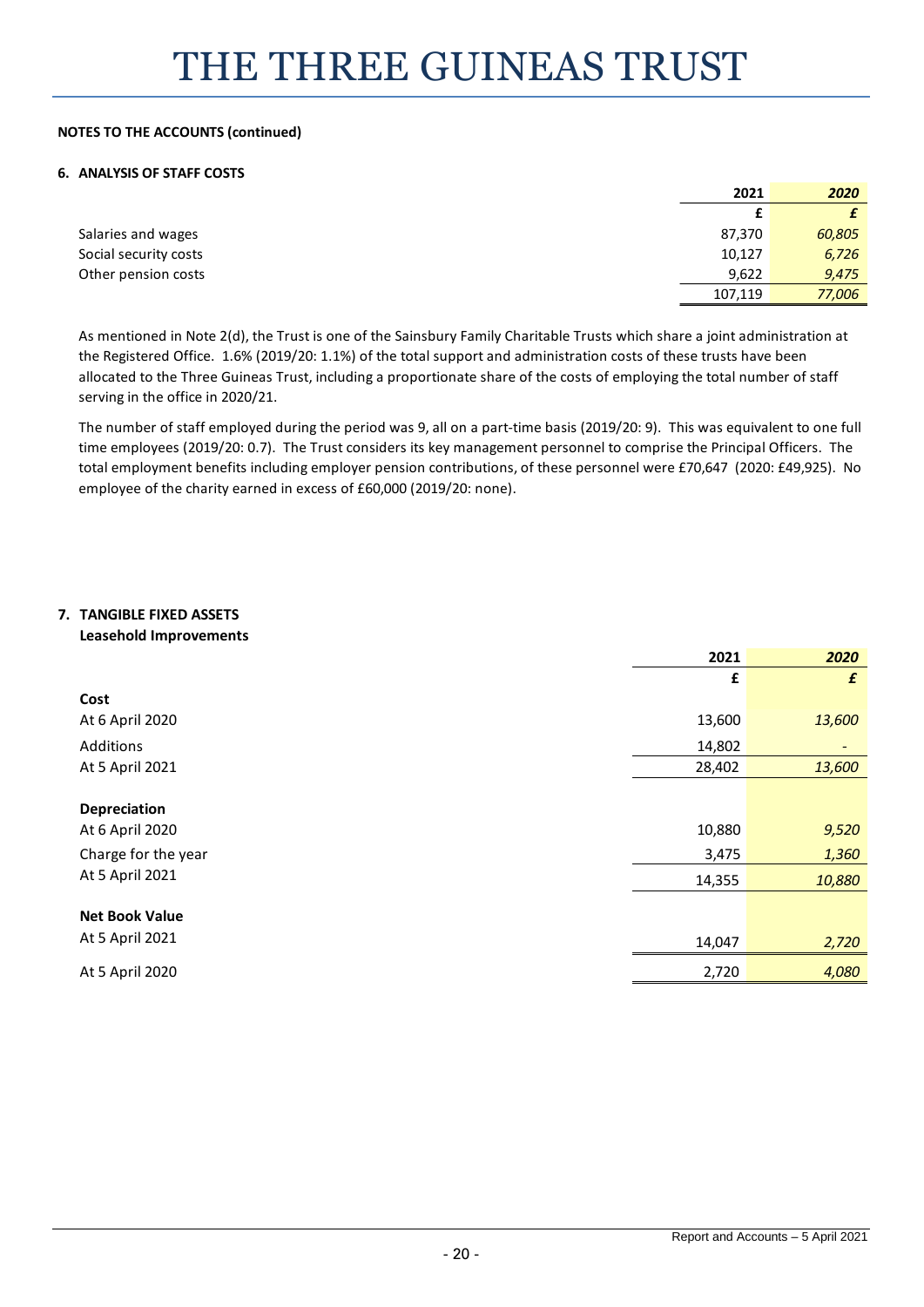#### **8. FIXED ASSET INVESTMENTS**

|                                   | 2021          | 2020          |
|-----------------------------------|---------------|---------------|
|                                   | £             |               |
| Market value 6 April 2020         | 17,802,918    | 21,248,816    |
| Less: Disposals at proceeds       | (5, 108, 238) | (2, 237, 467) |
| Add: Acquisitions at cost         | 5,348,883     | 1,528,391     |
| Net gains/(losses) on investments | 5,339,007     | (2,736,822)   |
| Market value 5 April 2021         | 23,382,570    | 17,802,918    |
| Investment cash                   | 1,540,042     | 1,602,764     |
| <b>Total investments</b>          | 24,922,612    | 19,405,682    |
|                                   |               |               |

The investments held as at 5 April 2021 were as follows:

|                   |            | 2021       |            | 2020          |
|-------------------|------------|------------|------------|---------------|
|                   | Cost       | Market     | Cost       | <b>Market</b> |
|                   |            | Value      |            | Value         |
|                   | £          | £          | £          |               |
| UK fixed interest | 3,936,783  | 3,924,078  | 3,506,559  | 3,530,961     |
| UK equities       | 4,090,085  | 6,916,520  | 5,256,915  | 7,109,182     |
| Overseas equities | 7,484,653  | 10,805,802 | 5,243,063  | 5,991,652     |
| Alternatives      | 1,750,936  | 1,736,170  | 1,185,076  | 1,171,122     |
|                   | 17,262,457 | 23,382,570 | 15,191,613 | 17,802,918    |

#### **9. DEBTORS**

|                        | 2021   | 2020                     |
|------------------------|--------|--------------------------|
|                        |        |                          |
| Income tax recoverable | 62,500 | $\overline{\phantom{a}}$ |
| Accrued Income         | 23,959 | 6,477                    |
|                        | 86,459 | 6,477                    |

#### **10. CREDITORS - amounts falling due within one year**

|                                | 2021      | 2020      |
|--------------------------------|-----------|-----------|
|                                |           |           |
| Grants payable within one year | 1,359,997 | 3,567,302 |
| Professional charges           | 10,691    | 7,141     |
| Investment management fee      | 21.952    | 20,469    |
| Other creditors                | 99.928    | 12,973    |
|                                | 1,492,568 | 3,607,885 |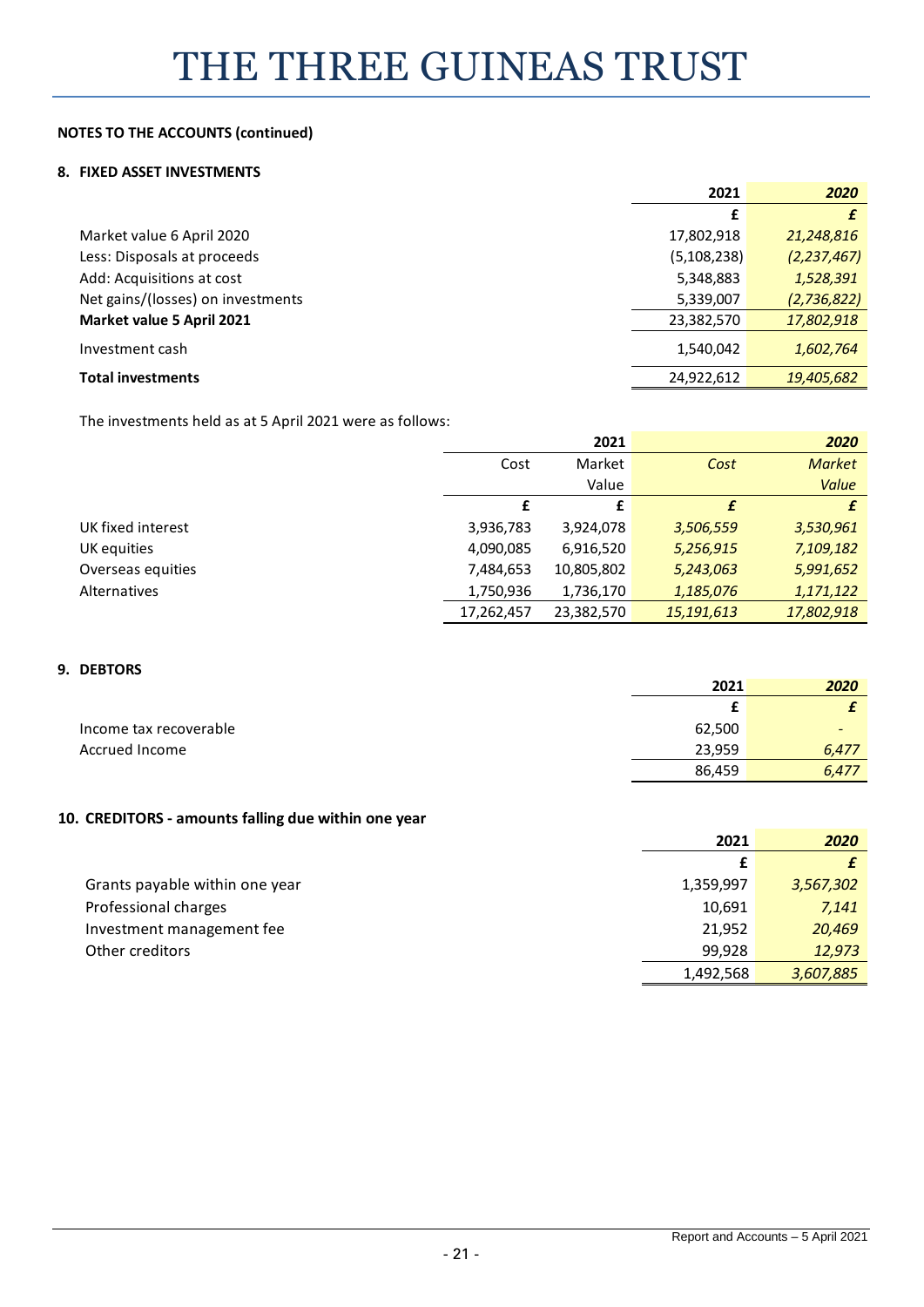#### **11. ANALYSIS OF NET ASSETS BETWEEN FUNDS**

|                                                   | <b>Unrestricted</b> | <b>Expendable</b> | Totals      |
|---------------------------------------------------|---------------------|-------------------|-------------|
|                                                   | <b>Funds</b>        | <b>Endowment</b>  | 2021        |
|                                                   | £                   | £                 | £           |
| Fund balances at 5 April 2021 are represented by: |                     |                   |             |
| Tangible fixed assets                             |                     | 14,047            | 14,047      |
| Investments                                       |                     | 24,922,612        | 24,922,612  |
| Current assets                                    | 1,470,616           | 1,527,391         | 2,998,007   |
| <b>Current liabilities</b>                        | (1,470,616)         | (21,952)          | (1,492,568) |
| <b>Total net assets</b>                           |                     | 26,442,098        | 26,442,098  |
|                                                   |                     |                   |             |
| Movement in the year                              |                     |                   |             |
| Opening balance as at 6 April 2020                |                     | 21,548,440        | 21,548,440  |
| Total income and endowments                       | 305,704             | 1,562,500         | 1,868,204   |
| Cost of raising funds                             |                     | (82,906)          | (82,906)    |
| Cost of grant-making                              | (2,230,647)         |                   | (2,230,647) |
| Net gains on investments                          |                     | 5,339,007         | 5,339,007   |
| Transfers between funds                           | 1,924,943           | (1,924,943)       |             |
| Closing balance as at 5 April 2021                |                     | 26,442,098        | 26,442,098  |

A transfer of £1,924,943 (2020: £3,600,373) was made from Expendable Endowment to Unrestricted Funds to cover the deficit during the year.

### **Comparative analysis of net assets between funds for year ending 5 April 2020**

|                                                   | <b>Unrestricted</b> | <b>Expendable</b>        | <b>Totals</b> |
|---------------------------------------------------|---------------------|--------------------------|---------------|
|                                                   | <b>Funds</b>        | Endowment                | 2020          |
|                                                   | £                   | £                        | £             |
| Fund balances at 5 April 2020 are represented by: |                     |                          |               |
| Tangible fixed assets                             |                     | 2,720                    | 2,720         |
| Investments                                       |                     | 19,405,682               | 19,405,682    |
| Current assets                                    | 3,587,416           | 2,160,507                | 5,747,923     |
| <b>Current liabilities</b>                        | (3,587,416)         | (20,469)                 | (3,607,885)   |
| <b>Total net assets</b>                           |                     | 21,548,440               | 21,548,440    |
| Movement in the year                              |                     |                          |               |
| Opening balance as at 6 April 2019                |                     | 26,530,045               | 26,530,045    |
| Total income and endowments                       | 428,929             | 1,437,500                | 1,866,429     |
| Cost of raising funds                             |                     | (81,910)                 | (81, 910)     |
| Cost of grant-making                              | (4,029,302)         | $\overline{\phantom{a}}$ | (4,029,302)   |
| Net losses on investments                         |                     | (2,736,822)              | (2,736,822)   |
| Transfers between funds                           | 3,600,373           | (3,600,373)              |               |
| Closing balance as at 5 April 2020                |                     | 21,548,440               | 21,548,440    |